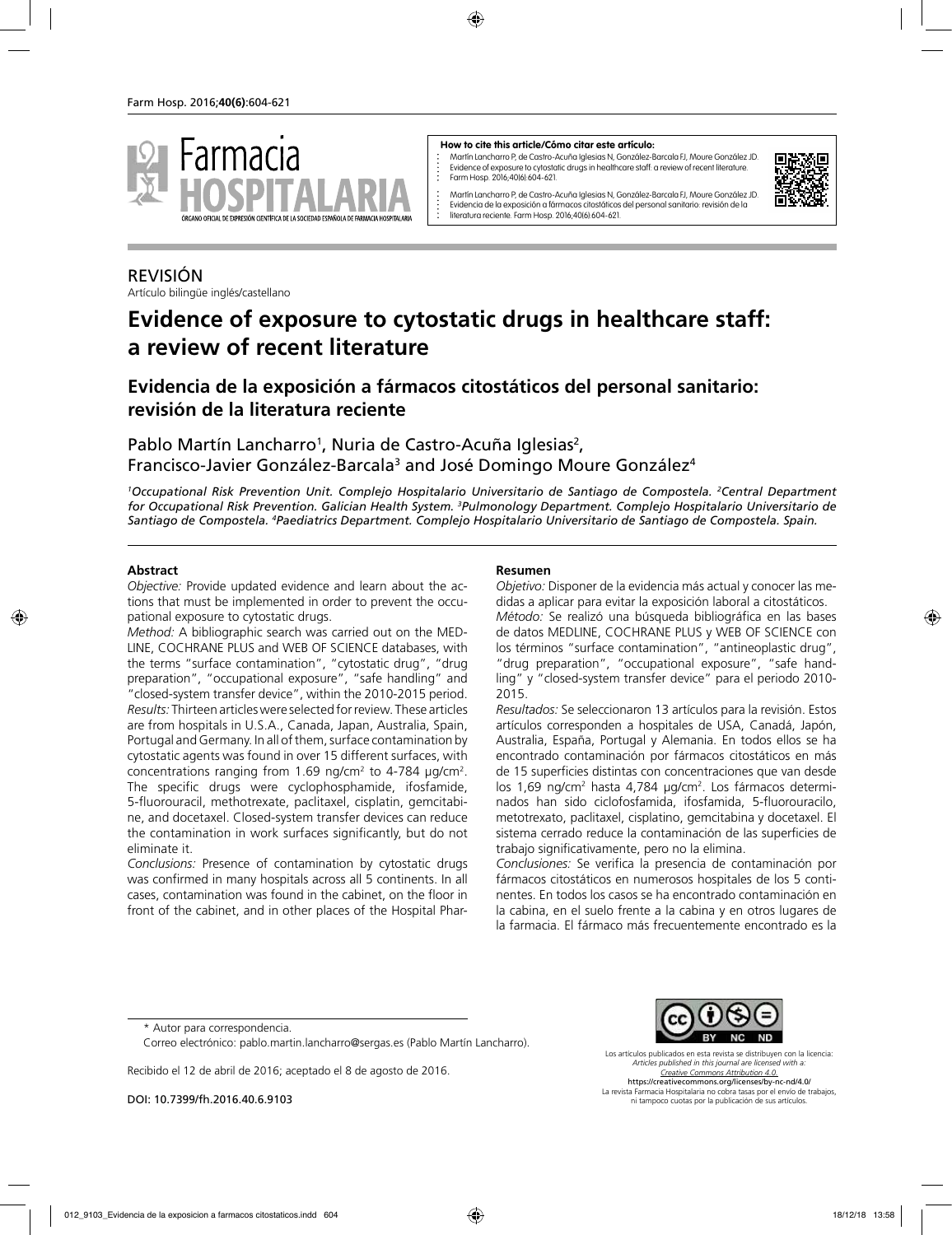macy. The drug most frequently found was cyclophosphamide. The most effective action used to reduce contamination was the closed-system transfer devices (CSTDs).

#### **KEYWORDS**

Cytostatic drugs; Surface contamination; Occupational exposure; Safe handling.

Farm Hosp. 2016;**40(6)**:604-621

### **Introduction**

Cytostatic drugs are cytotoxic substances designed and used to cause cell dysfunction, thus inhibiting cancer cell growth through the alteration of their metabolism and by blocking cell division and reproduction. This damage is not selective for tumour cells, but it affects all cells in the body, causing adverse toxic effects that are mostly hematopoietic, renal, liver, digestive and dermal.

Their use started in the 50s decade, after observing aplastic anemia cases in soldiers exposed to mustard gas during Second World War, which led to the use of nitrogen mustards for Hodgkin's disease treatment<sup>1</sup>.

The International Agency for Research on Cancer (IARC) has classified many of these drugs as carcinogenic, mutagenic and/or toxic for reproduction. In Monographs  $26<sup>2</sup>$  and  $76<sup>3</sup>$ , both available at the IARC website, there is a list of the cytostatic agents included and their classification, shown here in table 1.

Currently, eleven drugs and certain combination therapies are included in Group 1 (azathioprine, busulfan, cyclophosphamide, chlorambucil, chlornaphazine, diethylstilbestrol, melphalan, semustine, tamoxifen, thiotepa, treosulfan, and MOPP), twelve drugs are included in Group 2A (adriamycin, azacitidine, carmustine, cyclosporine, cisplatin, chlorozotocin, etoposide, lomustine, mechlorethamine, procarbazine, teniposide, and testosterone), and eleven drugs are included in Group 2B.

In 1979, the first publication about occupational exposure to cytostatic agents and its association with health risks appeared in the study by Falck *et al.*<sup>4</sup> . In this study, through Ames test, the mutagen activity was analyzed in the urine of nurses who prepared and administered cytos-

**Table 1.** *Classification of carcinogenic substances according to the IARC*

| Group | Definition                                                            |
|-------|-----------------------------------------------------------------------|
|       | The agent is carcinogenic to humans.                                  |
| 2A    | The agent is probably carcinogenic to humans.                         |
| 2B    | The agent is possibly carcinogenic to humans.                         |
|       | The agent is not classifiable as to its<br>carcinogenicity to humans. |
|       | The agent is probably not carcinogenic to<br>humans.                  |

ciclofosfamida. El sistema empleado más eficaz para reducir la contaminación es el uso de dispositivos cerrados de transferencia (CSTD-closed system transfer device).

#### **PALABRAS CLAVE**

Fármacos citostáticos; Contaminación superficial; Exposición laboral; Manipulación segura.

Farm Hosp. 2016;**40(6)**:604-621

tatic agents without protection measures. The existence of risks for health was demonstrated in cases of chronic exposure to some of these drugs in small amounts.

Subsequent studies have shown the likelihood of damage for workers exposed to cytostatic agents, with impact on pregnancy<sup>5,6,7,8,9,10</sup> (miscarriages, birth defects), chronic effects<sup>11,12</sup> and acute effects<sup>13,14,15,16</sup>.

Based on occupational exposure, different authors studied the potential association with oncogenic effects<sup>17,18,19,20,21</sup>. Though the relationship between prolonged exposure at low levels (the case of occupational activity) and oncogenic effect has not been clearly established, it is considered a potential factor of risk, and therefore all measures available should be implemented in order to minimize the risk of exposure.

Those workers who come into contact with cytostatic agents could be exposed to a risk for their health. This exposure could occur at any point during the drug cycle, from its manufacturing and distribution to its preparation, administration, and waste disposal. Therefore, the workers exposed could be both from the pharmaceutical industry and healthcare staff (physicians, pharmacists, nursing staff, healthcare technicians, and hospital attendants) in charge of preparation, administration, transportation, and waste disposal.

The concern around cytostatic handling has led different countries and organizations to prepare Guidelines for their correct handling. Table 2 shows some of the significant and recent Guidelines<sup>22-40</sup> that have been published.

One way of exposure to cytostatic agents could be through workplace contamination. Therefore, it is very important to determine the presence of cytostatic substances in work surfaces and, most of all, to be aware of the potential measures that should be implemented in order to eliminate or reduce said contamination.

The objective of this bibliographic review is to provide the most updated evidence about exposure to cytostatic agents in the work setting, and to learn about the potential preventive measures that can be implemented to prevent occupational exposure to cytostatic agents.

#### **Material and methods**

A bibliographic review was conducted using as information sources the following databases: MEDLINE, CO-CHRANE PLUS and WEB OF SCIENCE.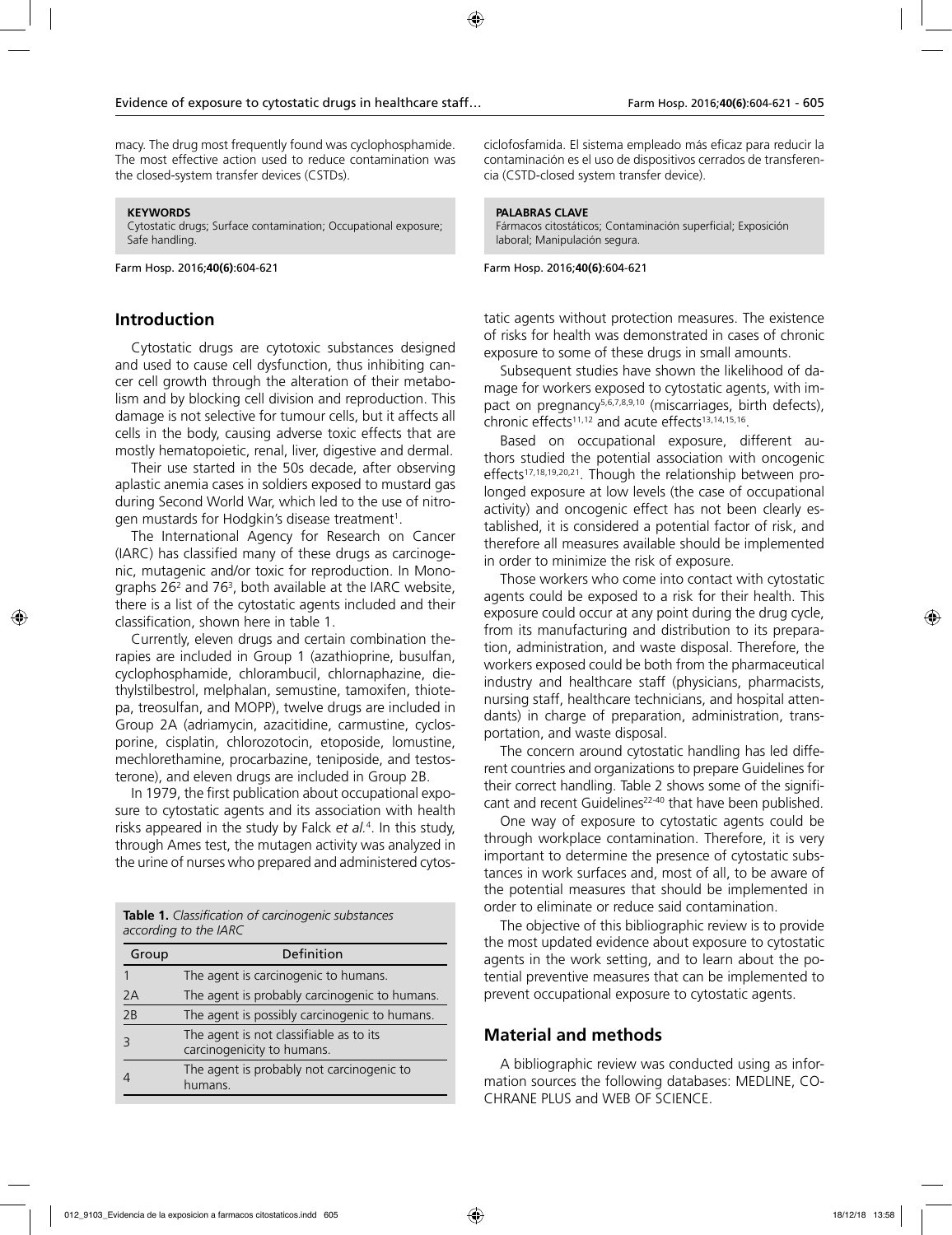**Table 2.** *Guidelines for safe handling of cytostatic drugs, in alphabetical order*

| Title                                                                                                                                           | Author/s                                                                                                                                      |
|-------------------------------------------------------------------------------------------------------------------------------------------------|-----------------------------------------------------------------------------------------------------------------------------------------------|
| American Society of Clinical Oncology/Oncology Nursing<br>Society chemotherapy administration safety standards <sup>22</sup>                    | Jacobson JO, Polovich M, McNiff KK, LeFebvre KB,<br>Cummings C, Galioto M, Bonelli KR and McCorkle MR                                         |
| ASHP Guidelines on Handling Hazardous Drugs <sup>23</sup>                                                                                       | American Society of Health-System Pharmacists                                                                                                 |
| Australian consensus guidelines for the safe handling of<br>monoclonal antibodies for cancer treatment by healthcare<br>personnel <sup>24</sup> | Alexander M et al.                                                                                                                            |
| Chemotherapy and biotherapy guidelines and<br>recommendations for practice <sup>25</sup>                                                        | Brown KA, Esper P, Kelleher LO, O'Neill JEB, Polovich M and<br>White JM                                                                       |
| Controlling occupational exposure to hazardous drugs <sup>26</sup>                                                                              | <b>OSHA</b>                                                                                                                                   |
| Guidelines for the Safe handling of Cytotoxic drugs And<br>related waste <sup>27</sup>                                                          | Occupational Safety and Health Service. Department of<br>Labour. Wellington. New Zealand                                                      |
| Guidelines for the safe handling of hazardous drugs:<br>consensus recommendations <sup>28</sup>                                                 | Chaffee BW, Armistead JA, Benjamin BE, Cotugno MC,<br>Forrey RA, Hintzen BL, Pfeiffenberger T and Stevenson JG                                |
| Improving Patient and Worker Safety: Opportunities for<br>Synergy, Collaboration and Innovation <sup>29</sup>                                   | TheJointCommission                                                                                                                            |
| ISOPP Standards of Practice <sup>30</sup>                                                                                                       | <b>ISOPP</b>                                                                                                                                  |
| Medicamentos citostaticos <sup>31</sup>                                                                                                         | Gamundi MC et al.                                                                                                                             |
| Preventing Occupational Exposure to Antineoplastic and<br>Other Hazardous Drugs in Health Care Settings <sup>32</sup>                           | <b>NIOSH</b>                                                                                                                                  |
| Safe handling and administration of antineoplastic<br>chemotherapy <sup>33</sup>                                                                | Eisenberg, S                                                                                                                                  |
| Safe handling of cytotoxic drugs <sup>34</sup>                                                                                                  | HSE (Health and Safety Executive)-UK                                                                                                          |
| Safe handling of hazardous chemotherapy drugs in limited-<br>resource settings <sup>35</sup>                                                    | PAHO/WHO                                                                                                                                      |
| Safe handling of hazardous drugs <sup>36</sup>                                                                                                  | Polovich M, Bolton DL, Eisenberg S, Glynn-Tucker EM,<br>Howard-Ruben J, McDiarmid MA, Power LA and Smith CA                                   |
| Safe handling of hazardous drugs: reviewing standards for<br>worker protection <sup>37,38</sup>                                                 | Power LA and Polovich M                                                                                                                       |
| Safe handling of oral chemotherapeutic agents in clinical<br>practice: recommendations from an international pharmacy<br>panel <sup>39</sup>    | Goodin S, Griffith N, Chen B, Chuk K, Daouphars M, Doreau<br>C, Patel RA, Schwartz R, Tames MJ, Terkola R, Vadnais B,<br>Wright D and Meier K |
| Standards of Practice: Safe Handling of Cytotoxics <sup>40</sup>                                                                                | International Society of Oncology Pharmacy Practitioners                                                                                      |

The period of study was established as the past 5 years. The search was conducted based on the following key words: surface contamination, cytostatic drug, hazardous drug, drug preparation, occupational exposure, safe handling, closed-system transfer device. Afterwards, a combination of these key words was also used (for example: surface contamination AND hazardous drug, safe handling AND cytostatic, surface contamination AND cytostatic) in the different databases, defining the search according to the following criteria:

#### **Inclusion Criteria**

- 1. Studies describing the association between cytostatic handling and occupational exposure.
- 2. Human.
- 3. Publication date: Between 2010 and 2015.
- 4. Articles published in English and in Spanish.

#### **Exclusion Criteria**

- 1. Redundant articles.
- 2. Not original or reviews (for example: letters to the editor, editorials).

Ninety-one (91) articles were collected; duplicates or redundant articles were eliminated, and a relevance analysis was conducted by reviewing the article titles and abstracts, leading to a final selection of 13 articles, which are the basis for this study.

#### **Results**

Table 3 shows the main characteristics of the 13 articles that form the study, such as: authors, title, year, aspect studied, and main outcomes of the study.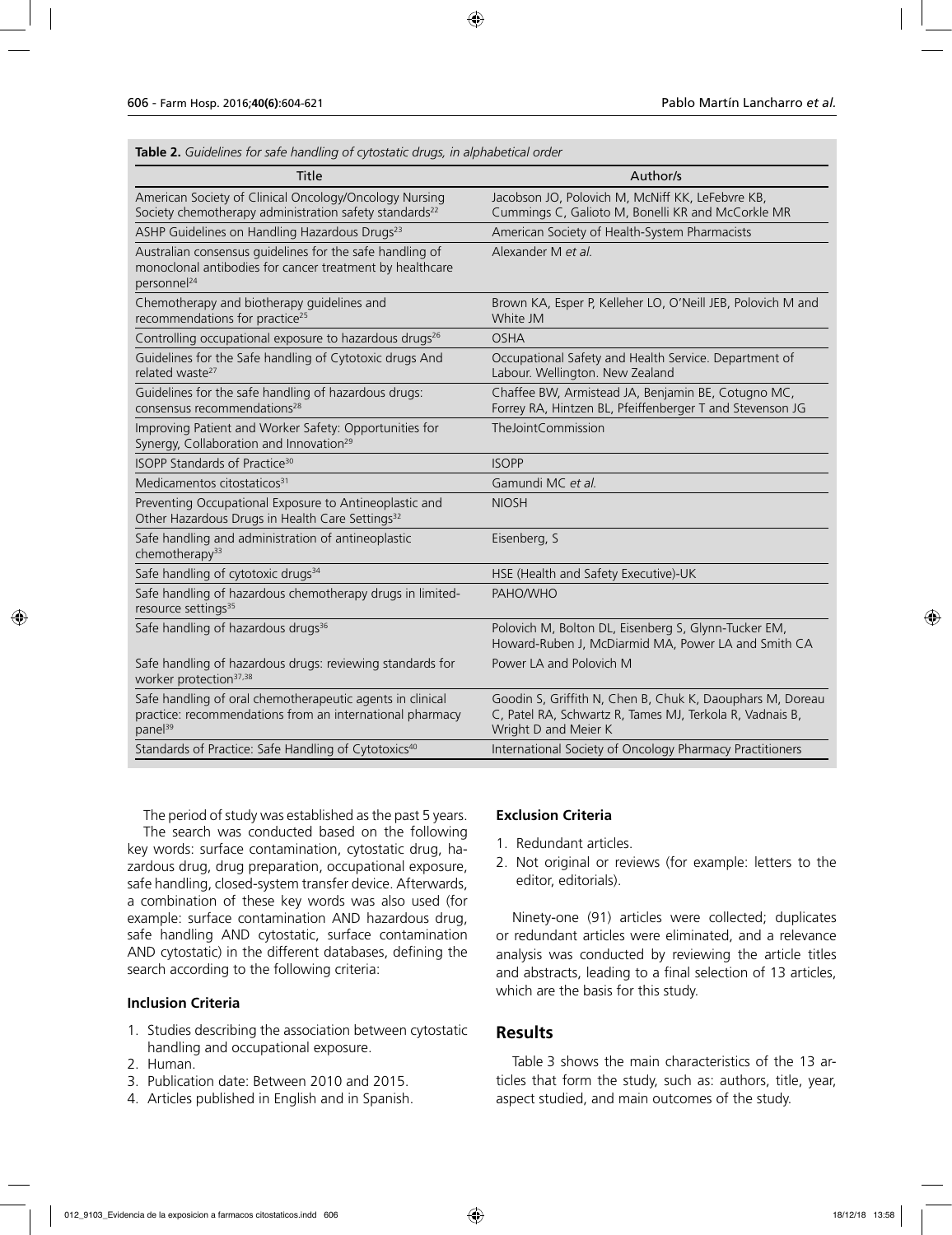| Table 3. Summary of the articles included in the review                                                                          |                                                                                                                                                                               |      |                                                    |                                                                                                                                                                                                                                                    |
|----------------------------------------------------------------------------------------------------------------------------------|-------------------------------------------------------------------------------------------------------------------------------------------------------------------------------|------|----------------------------------------------------|----------------------------------------------------------------------------------------------------------------------------------------------------------------------------------------------------------------------------------------------------|
| Authors                                                                                                                          | Title                                                                                                                                                                         | Year | Aspects studied                                    | Outcomes                                                                                                                                                                                                                                           |
| Sessink PJ, Trahan J, Coyne JW                                                                                                   | Following Implementation of a Closed-System Drug<br>Cyclophosphamide in 30 US Hospital Pharmacies<br>Contamination With<br>Reduction in Surface<br>Transfer Device            | 2013 | Superficial contamination                          | cyclophosphamide with the use of the closed<br>86% reduction in contamination levels by<br>Contamination in all the surfaces studied<br>syster                                                                                                     |
| Sessink PJ, Connor TH,<br>Jorgenson JA, Tyler TG                                                                                 | the US following implementation of a closed-system<br>antineoplastic drugs in 22 hospital pharmacies in<br>contamination with<br>Reduction in surface<br>drug transfer device | 2010 | Superficial contamination                          | Superficial contamination by cyclophosphamide,<br>contamination levels with the use of the closed<br>Statistically significant reduction in the<br>ifosfamide, and 5-fluoroaci<br>system                                                           |
| Berruyer M, Tanguay C, Caron NJ,<br>Lefebvre M, Bussières JF                                                                     | Б<br>with antineoplastic drugs in 36 Canadian hospitals:<br>environmental contamination<br>2013 follow-up study<br>Multicenter study of                                       | 2014 | Superficial contamination                          | cyclophosphamide, 18% by ifosfamide and 3%<br>Superficial contamination in 47% of cases by<br>by methotrexate.                                                                                                                                     |
| Merger D, Tanguay C, Langlois E,<br>Lefebvre M, Bussières JF                                                                     | with antineoplastic drugs in 33 Canadian hospitals<br>environmental contamination<br>Multicenter study of                                                                     | 2014 | Superficial contamination                          | cyclophosphamide, in 18% by ifosfamide and<br>Superficial contamination in 40% of cases by<br>5% by methotrexate                                                                                                                                   |
| Bussières JF, Tanguay C, Touzin K,<br>Langlois E, Lefebvre M                                                                     | Environmental contamination with hazardous drugs<br>in Quebec hospitals                                                                                                       | 2012 | Superficial contamination                          | cyclophosphamide, 20% by ifosfamide, and 3%<br>Superficial contamination in 52% of cases by<br>by methotrexate.                                                                                                                                    |
| Porta Oltra B., Jiménez Torres N.V<br>Montenegro Soria M.A., Albert<br>Marí A., Martínez Gómez M.A<br>González Álvarez A, López- | Exposición a fármacos citotóxicos en el personal<br>sanitario                                                                                                                 | 2012 | Superficial contamination                          | The same outcome for the 75 percentile, with the<br>exception of one surface with cyclophosphamide.<br>90<br>gemcitabine and cyclophosphamide in the<br>percentile of the superficial concentration.<br>Contamination of surfaces by 5-fluoroacil, |
| Viegas S, Pádua M, Veiga AC,<br>Carolino E, Gomes M                                                                              | contamination of workplace<br>surfaces in two Portuguese hospitals<br>Antineoplastic drugs                                                                                    | 2014 | Superficial contamination                          | Superficial contamination in 72.8% of cases with<br>one or various drugs                                                                                                                                                                           |
| Miyake T, Iwamoto T, Tanimura M,<br>Okuda M                                                                                      | exposure of environment and healthcare provider to<br>Impact of closed-system drug transfer device or<br>Japanese hospital<br>cyclophosphamide in                             | 2013 | Superficial contamination<br>Biological monitoring | Reduction in contamination at the introduction<br>Presence of cytostatics in surfaces and urine.<br>of a closed system                                                                                                                             |
| Sugiura S, Asano M, Kinoshita K,<br>Tanimura M, Nabeshima T                                                                      | drugs in Japan: a pilot study of environmental and<br>biological monitoring of occupational exposure to<br>Risks to health professionals from hazardous<br>cyclophosphamide   | 2011 | Superficial contamination<br>Biological monitoring | Presence of cytostatics in surfaces (93.75%) and<br>urine (17.7%).                                                                                                                                                                                 |
| $\propto$<br>Siderov J, Kirsa S, McLauchlan                                                                                      | cytotoxic surface contamination<br>Reducing workplace cytotoxic surface cont<br>using a closed-system drug transfer device                                                    | 2010 | Superficial contamination                          | Reduction in contamination with a closed system,<br>by 24% at 5 months and 68% at 12 months.<br>Contamination in all surfaces studied                                                                                                              |
| Hon C-Y, Barzan C, Astrakianakis G                                                                                               | Exposure to Antineoplastic Drugs:<br>North America versus Europe<br>Identification of Knowledge Gaps Regarding<br>Healthcare Workers'<br>Review of Literature,                | 2014 | Literature review                                  | Superficial contamination studies on 50 of the<br>71 articles selected for review.                                                                                                                                                                 |
| $\bigcirc$<br>Kopp B, Schierl R, Nowak                                                                                           | Evaluation of working practices and surface<br>contamination with antineoplastic drugs in<br>health care settings<br>outpatient oncology                                      | 2012 | Superficial contamination                          | Superficial contamination in 60.9% of cases by<br>one or various drugs                                                                                                                                                                             |
| Wouters DM, Halbardier L,<br>Hammad C, Kassoul N<br>Sessink PJ, Leclercq GM,                                                     | contamination and workers exposure using a robotic<br>system for antineoplastic drug preparation<br>Environmental contamination, product                                      | 2015 | Superficial contamination<br>Biological monitoring | Superficial contamination inside the cabinet,<br>Negative samples for urine.<br>vials, bags and gloves                                                                                                                                             |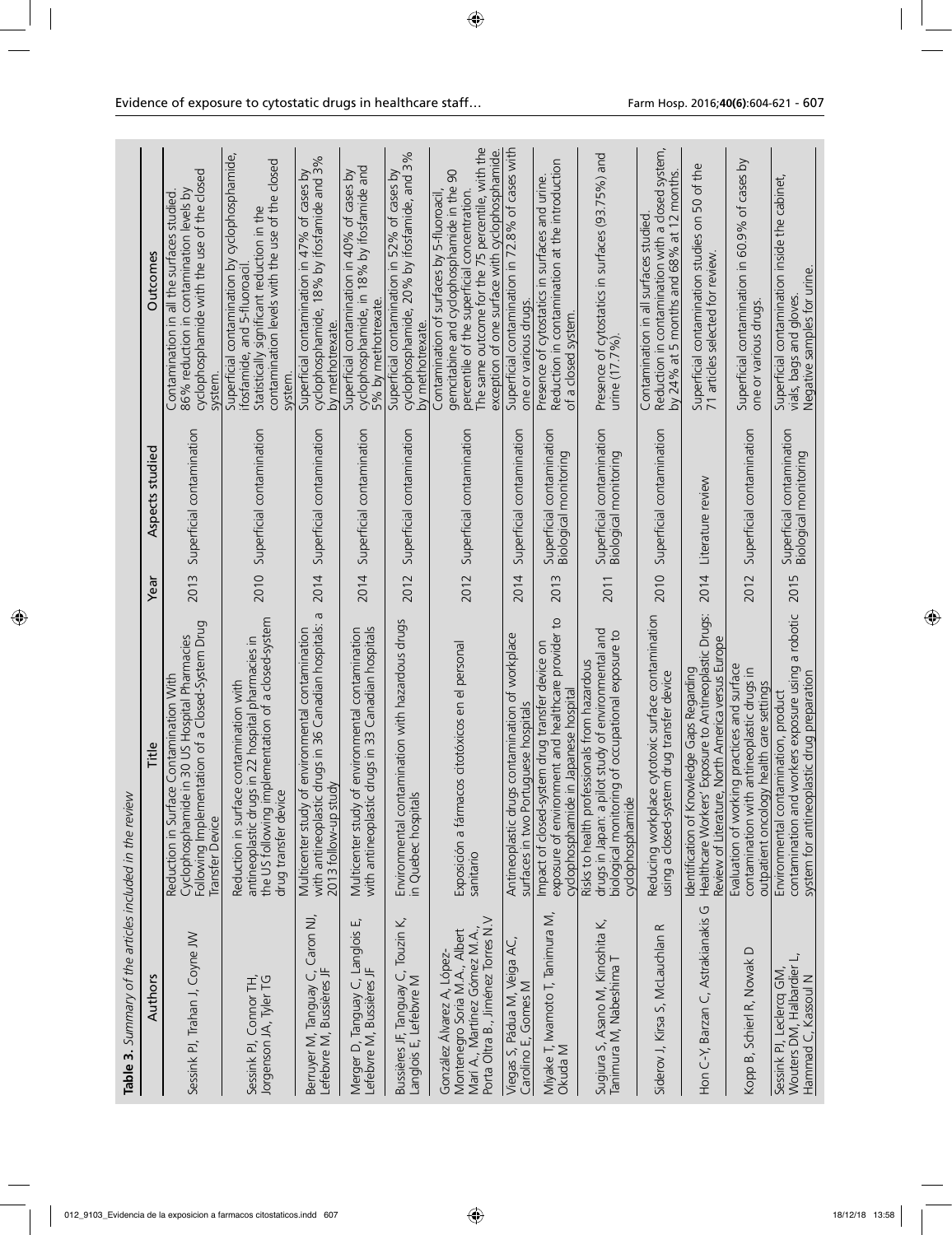The main outcomes of each article selected are described below; articles have been grouped by geographical area.

**Sessink PJ** et al.<sup>41</sup> (2013) published a study where they measured superficial contamination by cyclophosphamide in 30 Hospital Pharmacies in the United States from 2004 to 2010, and compared the outcomes when using standard techniques for cytostatic preparation (use of Class II biological safety cabinets, gloves, disposable lab coats, negative pressure techniques with vent filters) vs. the use of a closed system (PhaSeal®). Samples were taken from the inner surfaces of the biological safety cabinet, and floors and tables in the preparation room.

Among their outcomes, they found contamination in all the surfaces studied, both when using standard techniques and when the closed system was used. There was an 86% reduction in the levels of contamination with cyclophosphamide with the use of the closed system, compared with the standard preparation techniques (a mean difference from 0.22 to 0.03 ng/cm<sup>2</sup>,  $p$  < 0.001).

Previously, **Sessink PJ** *et al.*42 (2010) published the outcomes of another study with a similar design, measuring superficial contamination in 22 Hospital Pharmacies in the United States (from 2000 to 2005), caused by cyclophosphamide, ifosfamide and 5-fluorouracil. Initially, samples were taken from all surfaces, with workers using standard techniques. Afterwards, a closed system (PhaSeal®) was introduced for cytostatic preparation, and some months afterwards, samples were taken from the same surfaces again.

The results showed that 78%, 54% and 33% of samples tested positive for cyclophosphamide, ifosfamide and 5-fluorouracil. Subsequently, 68%, 45% and 20% of samples tested positive again for the same drugs. Once again, a statistically significant reduction was obtained in the concentrations of cyclophosphamide (p<0.001), ifosfamide (p<0.001) and 5-fluorouracil (p<0.01), of 95%, 90% and 65% respectively.

There is a series of studies in Canada about contamination, involving an important number of hospitals. The first of these studies was the one by **Bussières** *et al.*<sup>43</sup> (2012), including 25 hospitals out of the 68 hospitals that had been invited to participate. The same 12 zones and the same drugs were determined, and 147 pharmacy samples were obtained in total from the 25 hospitals, as well as 112 samples from the patient care areas of 24 hospitals. The outcomes showed 52% positive samples for cyclophosphamide, 20% for ifosfamide, and 3% for methotrexate. This first study was the one that suggested conducting periodical measurements in order to ensure an adequate practice that reduced the exposure to cytostatic agents.

The most recent is the study by **Berruyer M** *et al.*<sup>44</sup> (2014), which studied contamination in 36 hospitals, determining 6 pharmacy areas and 6 patient care areas. The drugs studied were cyclophosphamide, ifosfamide

and methotrexate. There was an analysis of 422 samples; 47% of these samples tested positive for cyclophosphamide, 18% for ifosfamide, and 3% for methotrexate.

The study by **Merger D** *et al.*45 (2014) involved 33 hospitals in Canada. Samples were taken from the same 12 areas (6 from the pharmacy and 6 from patient care areas), and with the same drugs, during 2012. In this case, 363 samples were analyzed, with positive results in 40% of cases for cyclophosphamide, 18% for ifosfamide, and 5% for methotrexate.

In these studies conducted in Canada, no closed systems were used for preparation or administration, and the contamination outcomes in both settings showed higher percentages for preparation. In all cases, the Heads of Pharmacy in hospitals with at lest 50 beds were contacted and invited to participate in the study, and there was an increasingly higher level of participation, applying the same methodology.

In Spain, **González Álvarez A** *et al.*46 (2012) measured the contamination by 5-fluorouracil, gemcitabine and cyclophosphamide in the surfaces of the biological safety cabinet, the table for treatment preparation in the waiting room, and the table in the administration ward at Day Hospital, by taking 30 samples from each surface. The outcomes showed higher concentrations in the biological safety cabinet, and the drug with the highest concentration was gemcitabine, even though less preparations were conducted per day (1.75) vs. 5-fluorouracil (6.5). The lowest concentrations were found at the table in the administration ward at Day Hospital.

In Portugal, **Viegas S** *et al.*47 (2014) analyzed the superficial concentration in 2 hospitals during 2013; for this aim, there was a selection of 5 places associated with preparation and 5 places of administration, and 327 samples were taken, in order to analyze the presence of cyclophosphamide (CP), 5-fluorouracil (5FU) and paclitaxel (PTX). Both hospitals used standard preparation techniques in Class II biological safety cabinets, and personal protection equipment. The outcomes showed that 37% of samples exceeded the limit of quantification, and tested positive for one or more drugs. An additional 35.8% tested positive for one or more drugs, exceeding the limit of detection (LOD) but not the limit of quantification (LOD CP=0.10  $\mu$ g/cm<sup>2</sup>; 5FU= 3.30 ng/cm<sup>2</sup> and PTX= 0.167 ng/cm<sup>2</sup>). It was observed that in the two hospitals, the highest levels of concentration appeared in administration settings, because preparation is highly controlled by the Portuguese Health Authorities.

**Kopp B** *et al.*48 (2012) initially sent questionnaires to 137 Day Hospitals in Germany; 39 of these were public and 98 were private. Answers were received from 96 Day Hospitals. From these, only 28 were interested in participating in a test of surface samples in order to detect the presence of 5-fluorouracil, cisplatin, gemcitabine, cyclophosphamide, ifosfamide, methotrexate, docetaxel and paclitaxel. A 60.9% of samples tested po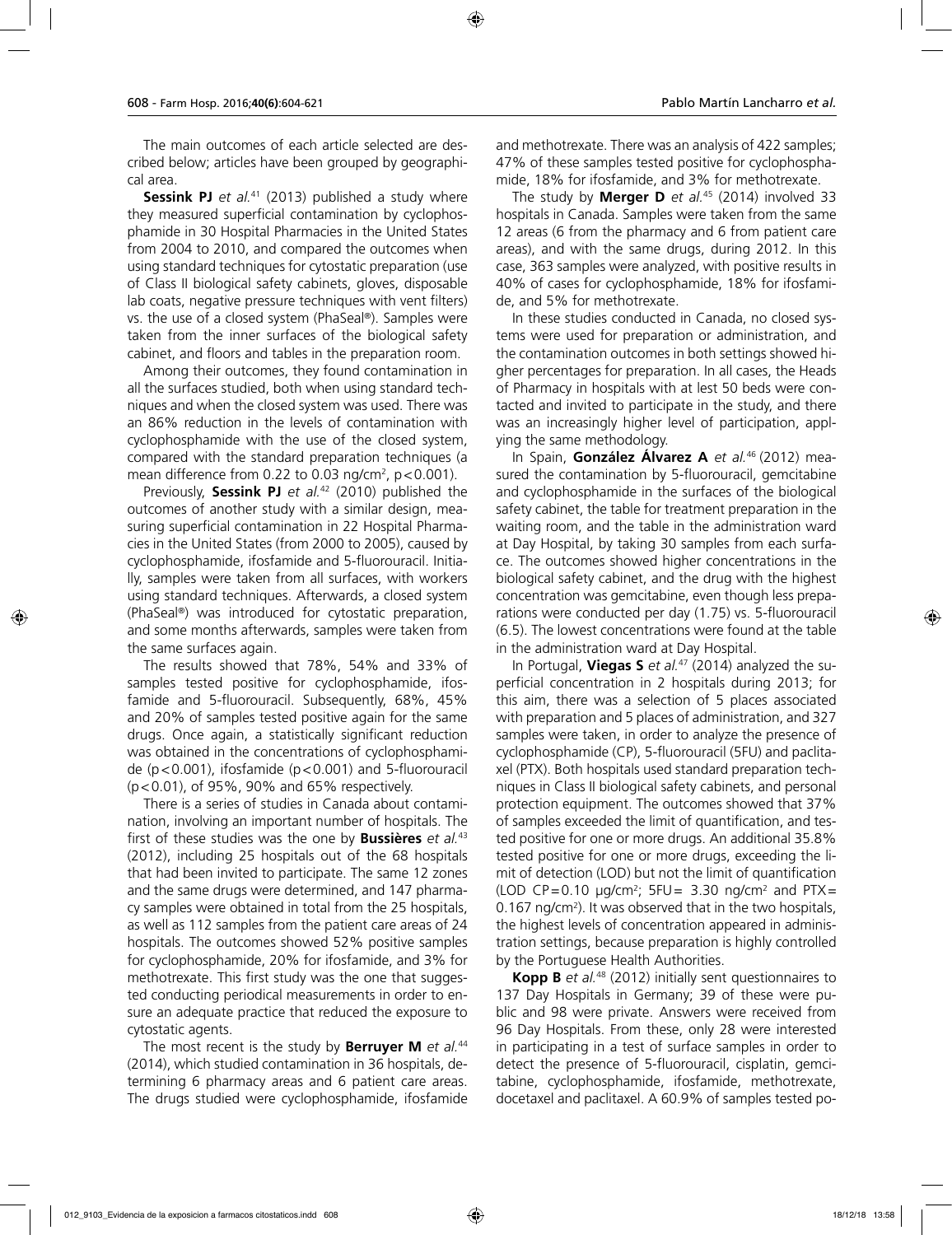sitive (153 for 5-fluorouracil, 172 for cisplatin and 73 for the rest of drugs); the drugs most frequently found were 5-fluorouracil (93.5%) and cisplatin (88.4%), and the least frequent were methotrexate (6.8%) and ifosfamide (26%). No association was found between the amount of drug handled and the level of contamination; but they observed that certain work practices, such as the use of multi-channel closed systems for infusion, and administration systems purged and connected in the Pharmacy Unit, led to a lower number of positive samples.

**Miyake T** *et al.*49 (2013) conducted a study at the Ise Red Cross Hospital in Japan, in order to assess the impact on superficial contamination and occupational exposure of using a closed system (PhaSeal®) for cytostatic preparation. For this aim, they selected 6 places to take samples in the preparation area, and they took 24 hour urine samples from 4 pharmacists. The outcomes showed that 4 out of the 6 surfaces tested positive for cyclophosphamide before the introduction of the closed system, and 7 months after implementing it, only 1 of the 6 surfaces tested positive. Regarding urine, 34 samples were taken, and 26 tested positive for cyclophosphamide (77.9% of samples) before using the closed system; again, 31 samples were taken after 7 months, and only 2 tested positive (6.3% of cases).

**Sugiura S** *et al.*50 (2011) evaluated the presence of cyclophosphamide at the University Hospital in Nagoya, also in Japan, in 2 departments, Paediatric Haematology and Oncology, which had a biological safety cabinet; and in Haematology and Oncology for adults, which did not have a biological safety cabinet. Surface and urine samples were taken; all superficial samples but one tested positive for cyclophosphamide (93.75% of cases), and concentrations were higher in the department without a biological safety cabinet. In the case of urine samples, only 11 out of 62 samples tested positive (17.7% of cases). The values obtained were higher for those workers that administered than for those who prepared, probably due to the fact that no gloves were used for administration, thus favouring dermal absorption.

**Siderov J** *et al.*51 (2010) studied superficial contamination by cyclophosphamide in 2 public hospitals in Australia. Twelve (12) places were selected for taking samples in the preparation area, and this was conducted before the introduction of the closed system (PhaSeal®), as well as at 5 months and 12 months after its introduction; however, one of the hospitals withdrew from the study after the first five months. The outcomes showed that at 5 months the contamination by cyclophosphamide was reduced in 24% (from 82.28 to 62.55 ng/cm2 ), and at 12 months, the reduction was of 68% (80.65 to 25.98 ng/cm<sup>2</sup>).

The article by **Hon C-Y** *et al.*52 (2014) conducted a comparative literature review for Europe and North America during the 2004-2012 period. They selected 71 articles in total, with 55 for Europe and 16 for North America; "superficial contamination" was the most frequent term, appearing in 50 of the 71 articles. The authors stated that the majority of the outcomes of European articles could not be extrapolated to North America, due to the different regulations and work practices. They also reached the conclusion that there is a lack of publications in North America studying the occupational exposure to cytostatic agents in biologic samples.

Considering the new technological developments, **Sessink PJ** et al.<sup>53</sup> (2015) measured contamination when medication was prepared in bags through a robotic system (CytoCare) by sampling cyclophosphamide; contamination was found inside the robot before and after preparation. Specifically, contamination was found in the reconstituted vials and in the bags after preparation (but not before preparation), as well as in the connections. There was also contamination in the gloves used for preparation and cleaning. On the contrary, no contamination was found in the vials with powder, the environmental samples, and the urine of the staff.

## **Discussion**

Studies before 2010 showed the presence of contamination in different surfaces from the areas of cytostatic preparation and administration. In 1992, Sessink *et al.*54 had already published an article about the presence of cytostatics in work surfaces and staff urine when measuring the presence of various drugs (4 in total). Many more studies have been published since then, taking measurements in hospital pharmacies and administration areas in all continents, and the vast majority have indicated the existence of different types of contamination.

The more recent studies continue demonstrating the presence of different drugs both in surfaces and in the urine and those handling them. Our analysis suggests that, regardless of the numerous guidelines edited in many countries, and the more or less general use of protection measures, there is still an external release of cytostatic substances when these are reconstituted, prepared and administered in many Hospital Pharmacies, onco-haematological hospitalization wards, and Day Hospitals in many hospitals throughout the 5 continents.

Regarding the surfaces tested, we should highlight that Sessink41,42, in their 2 studies, took samples from the cabinet surfaces and profiles, the floor in front of the cabinet, and the counter where medication is placed. Berruyer<sup>44</sup>, Merger<sup>45</sup> and Bussières<sup>43</sup> increased the number of surfaces to be sampled, including the counter for delivery reception, the shelves for drug storage, the inner front grille of the hood, the floor in front of the cabinet, the counter where medication is placed, and the tray used for transporting the drug to the administration area. Besides, they included 6 surfaces in the administration areas, such as the storage shelves, the counter where saline bags are purged, the arm of the administra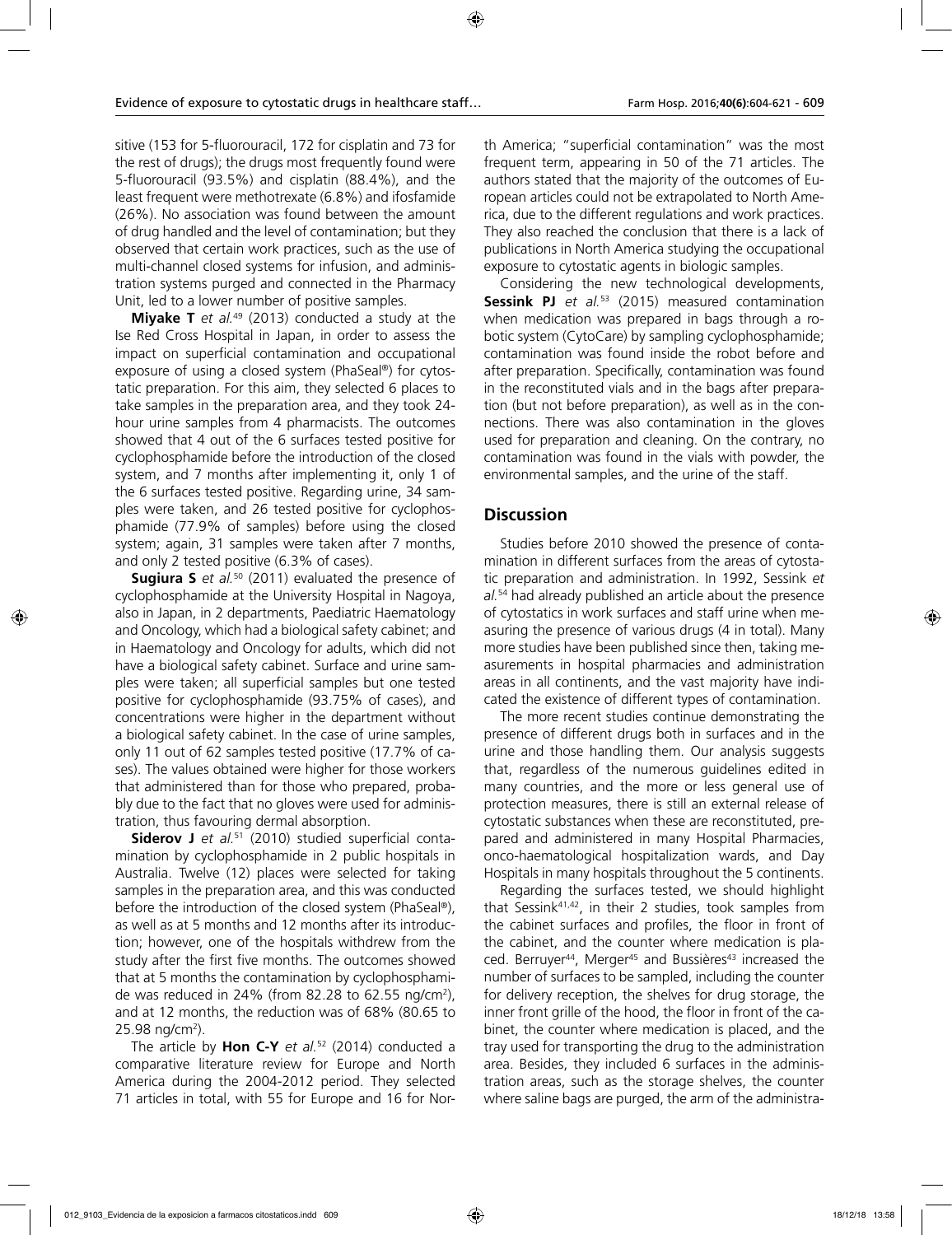tion armchair, bedside tables in patient rooms, the drug reception table, and the exterior of administration bags or syringes.

González Álvarez *et al.*46 measured the surfaces in the biological safety cabinet, the treatment preparation table in the waiting room, and the table at the administration ward in the Day Hospital. Viegas<sup>47</sup> selected 4 preparation areas for sampling: door handles and shelves in the service area; countertops, trays and handles in the clean room; countertops and trays in the waiting room, and shelves and knobs of the storage cupboard. Samples were also taken from countertops, infusion pumps, and the reception counter in the administration areas. Though Kopp<sup>48</sup> provides a less accurate description of the places from which samples were taken, there is a reference to selecting the settings so that the whole work circuit was represented, from drug unpacking, preparation and administration, to waste disposal. It is explained that samples were taken from the floor of the rooms, therapy wards, and toilets. Besides, samples were taken from those work areas where drugs are received and verified, and where the system is purged. It is worth highlighting that samples were taken from IV poles, infusion pumps, treatment chair armrests, and the lids of waste containers.

Siderov<sup>51</sup> defined 12 preparation settings in the Oncology Pharmacy, where samples were taken from: the cabinet workspace, the HEPA filter grille, the front grille, around the cabinet air collector, under the work area, the floor in front of the cabin, the floor of the clean room closer to the waiting room, in the middle of the waiting room, verification areas, mixing device, and preparation and storage trays. In this study, samples were also taken from vials.

Reviewed as a whole, these studies show the important variety of settings and materials where contamination has been looked for and found, both in preparation and in administration.

There are a much lower number of studies testing for the presence of cytostatic substances in urine, if compared with those where samples were taken from surfaces. Only the studies by Miyake<sup>49</sup>, Sugiura<sup>50</sup> and Sessink<sup>53</sup>, the latter with a robotic system, tested the presence of cyclophosphamide in urine, which was positive in the two Japanese studies, and negative with the robotic system. This could be due to the joint action of using a double pair of gloves and lab coat, together with less handling of the drug, because this was conducted by the robot. It is important to point out that, from the perspective of legal consequences, the presence of contamination in surfaces implies the likelihood of drug exposure for the staff member, while the presence in urine implies that the staff member came into contact with the drug, metabolized it and finally excreted it.

Regarding the drugs determined by sampling, the most usual was cyclophosphamide, because it appears in all articles studied. Besides cyclophosphamide, other drugs determined were ifosfamide<sup>42,43,44,45,51</sup>, 5-fluorouracil<sup>42,46,51</sup>, methotrexate<sup>43,44,45,51</sup>, paclitaxel<sup>46,51</sup>, cispla- $\text{tin}^{51}$ , gemcitabine<sup>46</sup> and docetaxel<sup>51</sup>. The systems used for sampling were those described by Schamus *et al.*<sup>55</sup> and by Larson *et al.*56, as well as the Cyto Wipe Kit (Exposure Control Sweden AB, Bohus-Björkö, Sweden), which was the most frequently used, but with a lower variety of drugs. The advantage of this system is that all materials are included in a kit, and cold samples can be sent to a predetermined lab.

In the majority of the studies, except for González Álvarez *et al.*46, the dosing used or the doses handled were not defined, or the volume of work conducted. This means that no conclusions can be made when testing the concentrations observed in different studies. Only as an example: if we observe the most frequent drug (cyclophosphamide), we find the highest values inside the cabinets (3.86 ng/cm<sup>2</sup> in Sessink<sup>41</sup>) and outside the cabinets (60.5 ng/cm<sup>2</sup> and 7.18 ng/cm<sup>2</sup> in administration counters in Viegas<sup>47</sup> and Sugiura<sup>50</sup> respectively). The robotic system also showed significant levels of contamination in vials and preparation bags (4.78  $\mu$ g/cm $^2$  and  $1.1 \mu g/cm^2$  respectively).

When analyzing the proportion of samples that tested positive for superficial contamination, it is observed that there were very high proportions for the majority of the drugs studied, such as cyclophosphamide (93.75%, 78% and 52%), 5-fluorouracil (93.5% and 33%), ifosfamide (54%, 26% and 20%) or cisplatin (88.4%). These proportions demonstrated that the work procedures used in the different hospitals studied around the world led to contamination by different drugs of the places where these were handled, both in the Pharmacy and in the administration areas, with the risk entailed for the health of the staff and even for those people accompanying patients.

Some of the articles reviewed $41,42,49,51$  valued the use of closed systems to reduce the contamination in surfaces and/or biological fluids of handlers. Both articles by Sessink in American hospitals, excluding his article about robots, showed a reduction in contamination. In 2010, the reduction obtained was of 95%, 90% and 65% for cyclophosphamide, ifosfamide and 5-fluorouracil, respectively, while in 2013 the reduction in contamination levels was of 86% for cyclophosphamide, after 6 months of using the closed system. The article by Miyake achieved a 91.9% reduction in the number of positive results in the urine samples of staff members exposed to cyclophosphamide, after 7 months of using closed systems. The outcomes of the study by Siderov showed a 24% reduction at 5 months, and a 68% reduction at 12 months for cyclophosphamide. In the study by Kopp, no reduction percentage was established, but a correlation was estimated between the use of closed systems and the reduction in superficial contamination ( $p=0.01$ ). These outcomes allow to claim that the closed system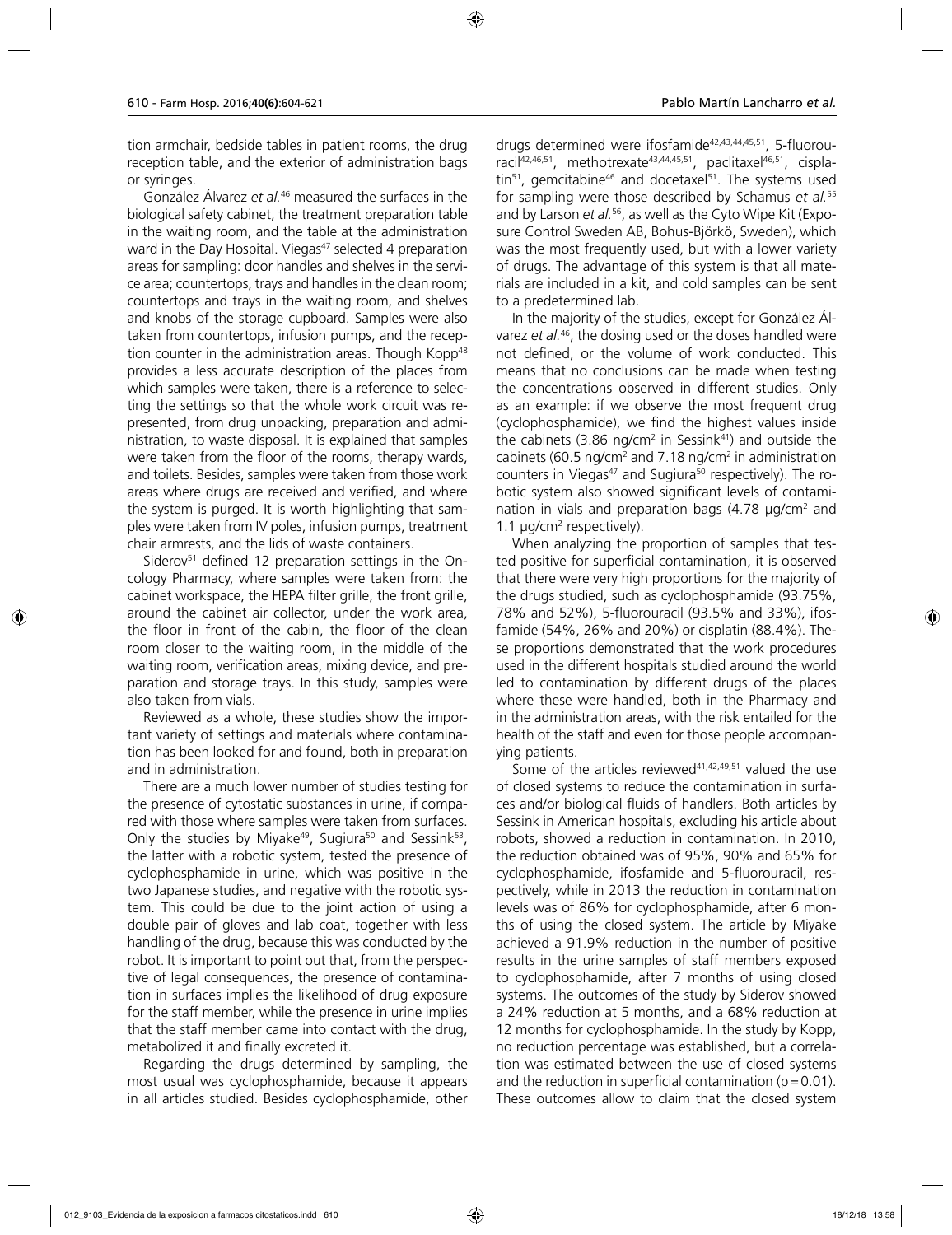reduced significantly, but did not eliminate completely, the contamination in work surfaces.

In the year 2000, the NIOSH (National Institute for Occupational Safety and Health) created a team to review the studies on hazardous drugs. This study resulted in the document from 2004: "Alert: Preventing Occupational Exposure to Antineoplastic and Other Hazardous Drugs in Health Care Settings"<sup>57</sup>, where a closed system was defined for the first time. This definition was subsequently modified, and the term CSTD (closed system drug transfer device) was created to define a system of drug transfer that prevents mechanically the entry of contaminants inside the system, and the leak of hazardous drugs or vapour concentrations outside the system. This definition was adopted by the ISOPP<sup>51</sup>, establishing the division between microbiological contamination and chemical contamination.

The interpretation of this definition has created a discussion about what is understood by closed system<sup>58</sup>. Fortunately, the FDA (U.S. Food and Drug Administration) established in 2012 a new category for CSTDs under the ONB code<sup>59</sup>, defining it as: reconstitution and transfer of cytostatic and other hazardous drugs in the healthcare setting, indicated to reduce the exposure of healthcare staff to chemotherapeutical agents in the healthcare setting. This new ONB code provides an additional specification about closed systems in terms of staff protection.

As a conclusion, we can say that in the most recent literature it has been observed that there is superficial contamination in different settings and by different cytostatic drugs. There are a lower number of studies where the presence of cytostatics has also been detected in the urine of handlers. This contamination has been verified in many hospitals from different countries and in different continents, including Spain; this shows the globalization of the problem.

Work setting contamination appears in numerous and different places, both in preparation and in administration; it is usually higher during preparation. In all the cases studied, contamination has been found in the cabinet, in the floor in front of the cabinet, in different tables where drugs are temporarily placed, in the waiting room, and in the storage areas. Different drugs have also been studied, with cyclophosphamide being the most frequent.

The introduction of a closed system drug transfer device (CSTD)41,42,49,51 reduced the levels of contamination up to a 95%; these reduction rates increased as the closed systems were used over a longer time.

There is no conflict of interests by the authors (captured in the Coi-Disclosure documents).

## **Bibliography**

1. Goodman LS, Wintrobe MM, *et al.* Nitrogen mustard therapy. Use of methyl-bis (beta-chloroethyl) amine hydrochloride and tris (beta-chloroethyl) amine hydrochloride for Hodgkin's disease, lymphosarcoma, leukemia and certain allied and miscellaneous disorders. J Am Med Assoc. 1946 Sep 21;132:126-32.

- 2. International Agency for Research on Cancer. Improving Evaluation of the Carcinogenic Risk of Chemicals to Humans, Vol. 26, Sorne Antineoplastic and Irnmunosuppressive Agents [monografía en Internet]. Lyon: IARC Press; 1981 [citado 09-04-2015]. Disponible en: http://monographs.iarc.fr/ENG/Monographs/vol1-42/ mono26.pdf.
- 3. International Agency for Research on Cancer. IARC Monographs on the Evaluation of the Carcinogenic Risk to Humans: Some antiviral and antineoplastic drugs, and other pharmaceutical agents, Vol. 76 [monografía en Internet]. Lyon;2000 [citado 09-04-2015]. Disponible en http://monographs.iarc.fr/ENG/Monographs/vol76/ mono76.pdf.
- 4. Falck, K., Grohn, P., Sorsa, M., Vainio, H., Heinonen, E., Holsti, L.R., 1979. Mutagenicity in urine of nurses handling cytostatic drugs. Lancet. 1979 Jun 9;1(8128):1250-1.
- 5. Dranitsaris G, Johnston M, Poirier S, Schueller T, Milliken D, Green E and Zanke B. Are health care providers who work with cancer drugs at an increased risk for toxic events? A systematic review and meta-analysis of the literature. J Oncol Pharm practice. 2005; 11:69-78.
- 6. Bouyer J, Saurel-Cubizolles M-J, Grenier C, Aussel L and Job-Spira N. Ectopic pregancy and occupational exposure of hospital personnel. Scand J Work Environ Health. 1998; 24:98-103.
- 7. Hoffman DM. Reproductive risks associated with exposure to antineoplastic agents: a review of the literature. Hosp Pharm.1986; 21: 930-932.
- 8. McDonald AD, McDonald JC, Armstrong B, Cherry NM, Côté R, Lavoie J, Nolin AD and Robert D. Congenital defects and work in pregnancy. Br J Ind Med. 1988;45:581-588.
- 9. Peelen S, Roeleveld N, Heederik D, Krombout H and de Kort W. Toxic effects on reproduction in hospital personnel. 1999; Dutch Ministry of Social Affairs and Employment..
- 10. Valanis B, Vollmer W, Labuhn K and Glass A. Occupational exposure to antineoplastic agents and self-reported infertility among nurses and pharmacists. J Occup Environ Med. 1997; 39:574-580.
- 11. Lassila O, Toivanen A and Nordman E. Immune function in nurses handling cytostatic drugs. Lancet. 1980; 2:482.
- 12. Sessink PJM, Verplanke AJW, Herber RFM and Bos RP. Occupational exposure to antineoplastic agents and parameters for renal dysfunction. Int Arch Occup Environ Health. 1997; 69:215-218.
- 13. McDiarmid M and Egan T. Acute occupational exposure to antineoplastic agents. J Occup Med. 1988; 30:984-987.
- 14. Valanis BG, Vollmer WM, Labuhn KT and Glass AG. Acute symptoms associated with antineoplastic drug handling among nurses. Cancer Nurs. 1993; 16:288-295.
- 15. Jochimsen PR, Corder MP, Lachenbruch AP and Spaight ME. Preparation and administration of chemotherapy: Haematological consequences for hospital-based nurses. Med Toxicol. 1988; 3:59-63.
- 16. Valanis BG, Vollmer WM, Labuhn KT and Glass AG. Association of antineoplastic drug handling with acute adverse effects in pharmacy personnel. Am J Hosp Pharm. 1993; 50:455-462.
- 17. Blair A, Zheng T, Linos A, Stewart PA, Zhang YW and Cantor KP. Occupation and leukemia: A population-based case-control study in Iowa and Minnesota. Am J Ind Med. 2001; 40: 3-14.
- 18. Skov T, Maarup B, Olsen J, Rørth M, Winthereik H and Lynge E. Leukaemia and reproductive outcome among nurses handling antineoplastic drugs. Brit J Ind Med. 1992;49:855-861.
- 19. Sessink PJM, Kroese ED, van Kranen HJ and Bos RP. Cancer risk assessment for health care workers occupationally exposed to cyclophosphamide. Inter Arch Occup Environ Health. 1993; 67:317- 323.
- 20. Gunnarsdottir HK, Aspelund T, Karlsson T and Rafnsson V. Occupational risk factors for breast cancer among nurses. Int J Occup Environ Health.1997; 3: 254-258.
- 21. Hansen, J and Olsen JH. Cancer morbidity among Danish female pharmacy technicians. Scand J Work Environ Health. 1994; 20:22-26.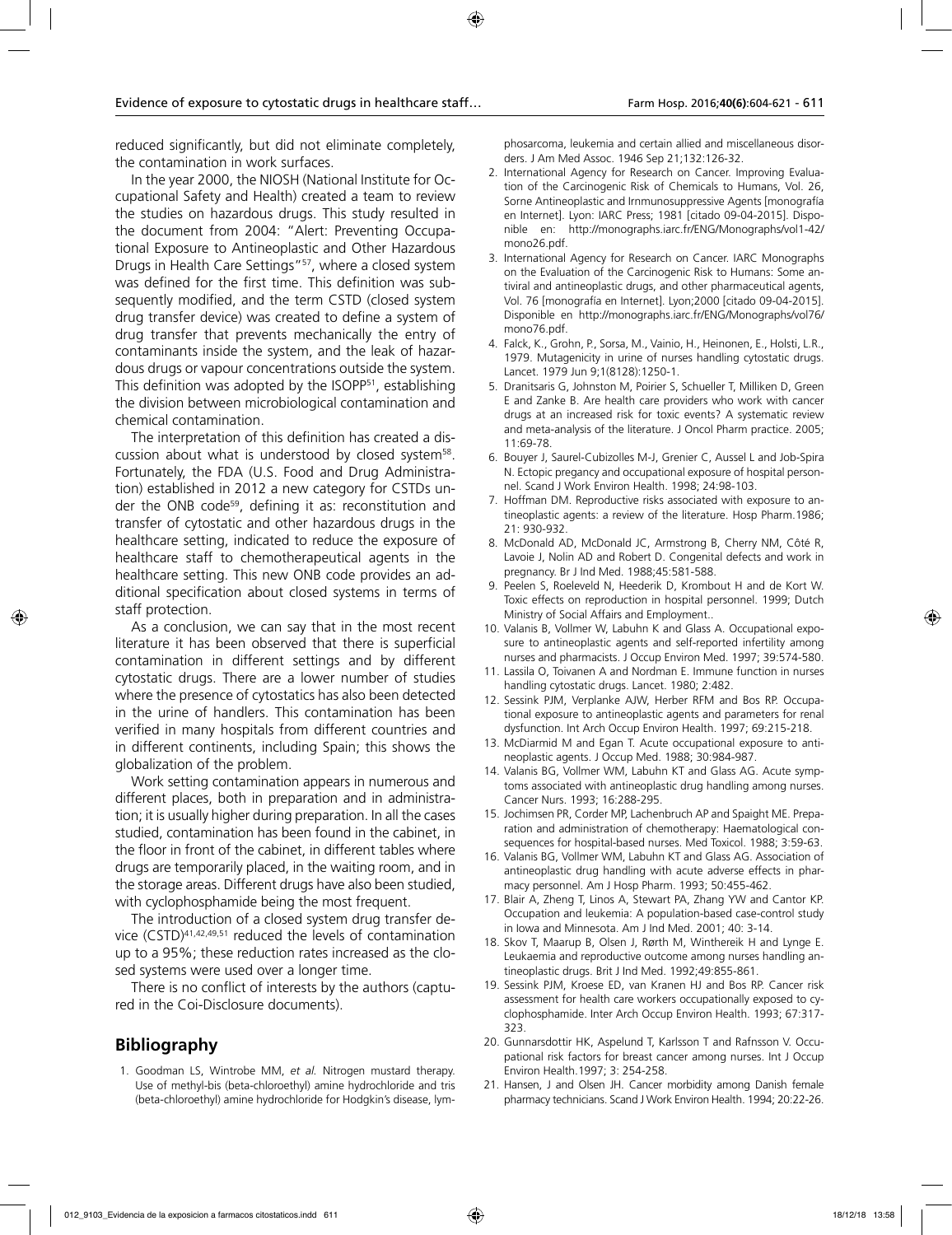- 22. Jacobson JO *et al.* American Society of Clinical Oncology/Oncology Nursing Society chemotherapy administration safety standards. Oncol Nurs Forum. 2009 Nov;36(6):651-8.
- 23. American Society of Health-System Pharmacists. ASHP Guidelines on Handling Hazardous Drugs: Am J Health-Syst Pharm. 2006; 63:1172-1193.
- 24. Alexander M *et al.* Australian consensus guidelines for the safe handling of monoclonal antibodies for cancer treatment by healthcare personnel. Intern Med J. 2014; (Epub ahead of print) DOI: 10.111/imj.12564.
- 25. Brown KA, Esper P, Kelleher LO, O'Neill JEB, Polovich M and White JM (eds.) 2001. Chemotherapy and biotherapy guidelines and recommendations for practice. Pittsburgh, PA: Oncology Nursing Society.
- 26. OSHA [1999]. OSHA technical manual, TED 1-0.15 A, Sec VI, Cap II: Controlling occupational exposure to hazardous drug. [citado 15-04-2015].
- 27. Occupational Safety and Health Service. Department of Labour. Guidelines for the safe handling of cytotoxic drugs and related waste. Wellington. New Zealand Publisher: The Service. 1997
- 28. Chaffee BW, Armistead JA, Benjamin BE, Cotugno MC, Forrey RA, Hintzen BL, Pfeiffenberger T and Stevenson JG. Guidelines for the safe handling of hazardous drugs: consensus recommendations. Am J Health-Syst Pharm. 2010; 67:1545-1546.
- 29. The Joint Commission. Improving Patient and Worker Safety: Opportunities for Synergy, Collaboration and Innovation. The Joint Commission Monograph. Oakbrook Terrace, IL: The Joint Commission, 2012 Nov; :1-162.
- 30. International Society of Oncology Pharmacy Practitioners. Standards of Practice: Safe Handling of Cytotoxics. J Oncol Pharm Pract. 2007; 13:1-81.
- 31. Gamundi MC, coord. Medicamentos Citostáticos. 3 ª edición. Madrid: Sociedad Española de Farmacia Hospitalaria; 2003.
- 32. NIOSH. Preventing Occupational Exposure to Antineoplastic and Other Hazardous Drugs in Health Care Settings [citado 15-04- 2015]. Disponible en: http://www.cdc.gov/niosh/docs/2004-165/
- 33. Eisenberg, S. Safe handling and administration of antineoplastic chemotherapy. J Infus Nurs. 2009; 32:23-32.
- 34. Health and Safety Executive. Safe handling of cytotoxic drugs in the workplace [citado 15-04-2015]. Disponible en: http://www. hse.gov.uk/healthservices/safe-use-cytotoxic-drugs.htm
- 35. PAHO/WHO. Safe handling of hazardous chemotherapy drugs in limited-resource settings: Washington, DC: PAHO 2013.
- 36. Oncology Nursing Society. Safe handling of hazardous drugs. En: Polovich M, editor. <sup>2</sup>nd ed. Oncol Nurs Soc. 2011.
- 37. Power LA and Polovich M. Safe handling of hazardous drugs: reviewing standards for worker protection. Pharm Practice News. March 2012; 1-12.
- 38. Power LA and Polovich M. Safe handling of hazardous drugs: reviewing standards for worker protection. Pharm Pract News (special edition). 2012; 31-42.
- 39. Goodin S *et al.* Safe handling of oral chemotherapeutic agents in clinical practice: recommendations from an international pharmacy panel. J Oncol Prac. 2011; 7:7-12.
- 40. International Society of Oncology Pharmacy Practitioners. Standards of Practice: Safe Handling of Cytotoxics. J Oncol Pharm Pract. 2007; 13:1-81.
- 41. Sessink PJ, Trahan J, Coyne JW. Reduction in Surface Contamination with Cyclophosphamide in 30 US Hospital Pharmacies Following Implementation of a Closed-System Drug Transfer Device. Hosp Pharm. 2013 Mar;48(3):204-12.
- 42. Sessink PJ, Connor TH, Jorgenson JA, Tyler TG. Reduction in surface contamination with antineoplastic drugs in 22 hospital pharmacies in the US following implementation of a closed-system drug transfer device. J Oncol Pharm Pract. 2011 Mar;17(1):39-48.
- 43. Bussières JF, Tanguay C, Touzin K, Langlois E, Lefebvre M. Environmental contamination with hazardous drugs in Quebec hospitals. Can J Hosp Pharm. 2012 Nov;65(6):428-35.
- 44. Berruyer M, Tanguay C, Caron NJ, Lefebvre M, Bussières JF. Multicenter study of environmental contamination with antineoplastic drugs in 36 Canadian hospitals: a 2013 follow-up study. J Occup Environ Hyg. 2015;12(2):87-94.
- 45. Merger D, Tanguay C, Langlois E, Lefebvre M, Bussières JF. Multicenter study of environmental contamination with antineoplastic drugs in 33 Canadian hospitals. Int Arch Occup Environ Health. 2014 Apr;87(3):307-13.
- 46. González Álvarez A, López-Montenegro Soria M.A., Albert Marí A., Martínez Gómez M.A., Porta Oltra B., Jiménez Torres N.V. Exposición a fármacos citotóxicos en el personal sanitario. Farmacia Hospitalaria. 2012 Sept–Oct: 36(5):368-373.
- 47. Viegas S, Pádua M, Veiga AC, Carolino E, Gomes M. Antineoplastic drugs contamination of workplace surfaces in two Portuguese hospitals. Environ Monit Assess. 2014 Nov;186(11):7807-18.
- 48. Kopp B, Schierl R, Nowak D. Evaluation of working practices and surface contamination with antineoplastic drugs in outpatient oncology health care settings. Int Arch Occup Environ Health. 2013 Jan;86(1):47-55.
- 49. Miyake T, Iwamoto T, Tanimura M, Okuda M. Impact of closed-system drug transfer device on exposure of environment and healthcare provider to cyclophosphamide in Japanese hospital. Springer-Plus. 2013;2:273.
- 50. Sugiura S, Asano M, Kinoshita K, Tanimura M, Nabeshima T. Risks to health professionals from hazardous drugs in Japan: a pilot study of environmental and biological monitoring of occupational exposure to cyclophosphamide. J Oncol Pharm Pract. 2011 Mar;17(1):14-9.
- 51. Siderov J, Kirsa S, McLauchlan R. Reducing workplace cytotoxic surface contamination using a closed-system drug transfer device. J Oncol Pharm Pract. 2010 Mar;16(1):19-25.
- 52. Hon C-Y, Barzan C, Astrakianakis G. Identification of Knowledge Gaps Regarding Healthcare Workers' Exposure to Antineoplastic Drugs: Review of Literature, North America versus Europe. Safety and Health at Work. 2014;5(4):169-174.
- 53. Sessink PJ, Leclercq GM, Wouters DM, Halbardier L, Hammad C, Kassoul N. Environmental contamination, product contamination and workers exposure using a robotic system for antineoplastic drug preparation. J Oncol Pharm Pract. 2015 Apr;21(2):118-27.
- 54. Sesink, PJ., Boer, KA., Schefhals, AP., Anzion, RB.y Bos RP. Occupational exposure to antineoplastic agents at several departments in a hospital. Environmental contamination and excretion of cyclophosphamide and ifosfamide in urine of exposed workers. Int Arch Occup Environ Health, 1992; 64(2):105-112.
- 55. Schmaus G, Schierl R, Funck S (2002) Monitoring surface contamination by antineoplastic drugs using gas chromatography-mass spectrometry and voltammetry. Am J Health Syst Pharm 59(10): 956–961.
- 56. Larson RR, Khazaeli MB, Dillon HK (2002) Monitoring method for surface contamination caused by selected antineoplastic agents. Am J Health Syst Pharm 59(3):270–277.
- 57. Centers for Disease Control and Prevention. Preventing occupational exposure to antineoplastic and other hazardous drugs in health care settings. Sept 2004. DHHS (NIOSH) publication no. 2004-165.
- 58. Nygren O, Olofsson E, Johannson L. NIOSH Definition of Closed-System Drug-Transfer Devices. Annals of Occupational Hygiene. 2009;53(5):549
- 59. U.S. Food and Drug Administration. Silver Spring [citado 15-04- 2015]. FDA Office of Device Evaluation. Disponible en: https:// www.accessdata.fda.gov/scripts/cdrh/cfdocs/cfpcd/classification. cfm?ID=ONB.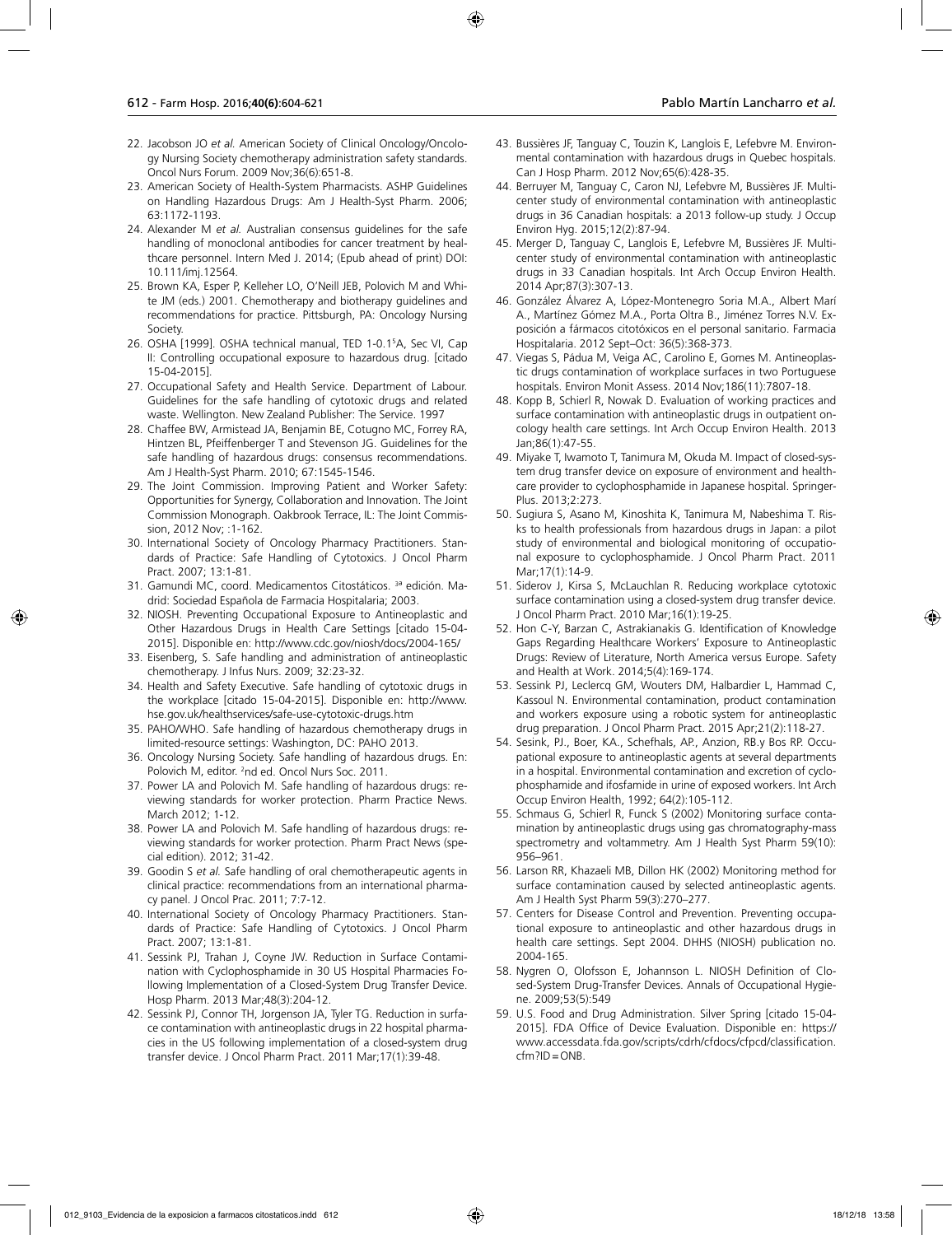Con este artículo se pretende actualizar el nivel de evidencia existente relativo a la presencia de contaminación por fármacos citostáticos en el ámbito hospitalario en general y en la farmacia hospitalaria en particular, lo cual se asocia con un riesgo para la salud de los trabajadores relacionados. Al mismo tiempo se pretende determinar cuáles son las medidas más eficaces que reducen esta contaminación.

Este artículo es un texto original y no se encuentra en proceso de evaluación por otra revista, no se trata de publicación redundante, y no existe ningún tipo de conflicto de intereses ni de de relación económica por parte de ninguno de sus autores.

Se cede a la revista FARMACIA HOSPITALARIA de los derechos exclusivos para editar, publicar, reproducir, distribuir copias, preparar trabajos derivados en papel, electrónicos o multimedia e incluir el artículo en índices nacionales e internacionales o bases de datos.

## **Introducción**

Los fármacos citostáticos son sustancias citotóxicas diseñadas y utilizadas para causar disfunción celular, inhibiendo el crecimiento de las células cancerosas mediante la alteración del metabolismo y el bloqueo de la división y la reproducción celular. Este daño no es selectivo para las células tumorales, sino que afecta a todas las células del organismo, resultando efectos tóxicos adversos principalmente hematopoyéticos, renales, hepáticos, digestivos y dérmicos.

Su uso se inició en la década de los 50 tras la observación de aplasias medulares en militares expuestos a gas mostaza durante la segunda guerra mundial, lo que propició la utilización de mostazas nitrogenadas en el tratamiento de la enfermedad de Hodgkin<sup>1</sup>.

La International Agency for Research on Cancer (IARC) ha clasificado a muchos de estos fármacos como cancerígenos, mutagénicos y/o tóxicos para la reproducción. En las Monografías 26<sup>2</sup> y 76<sup>3</sup>, ambas disponibles en la web de la IARC, se pueden consultar los citostáticos incluidos y su clasificación, la cual se muestra en la tabla 1.

|           | Tabla 1. Clasificación de cancerígenos según la IARC                          |
|-----------|-------------------------------------------------------------------------------|
| Categoría | Definición                                                                    |
|           | El agente es carcinógeno en humanos                                           |
| 2Α        | El agente es probablemente carcinógeno en<br>humanos                          |
| 2B        | El agente es posiblemente carcinógeno en<br>humanos                           |
| З         | El agente no puede ser clasificado respecto<br>a su carcinogenidad en humanos |
|           | El agente es probablemente no carginógeno<br>en humanos                       |

Actualmente, once fármacos y ciertas terapias combinadas pertenecen al grupo 1 (azatioprina, busulfan, ciclofosfamida, clorambucilo, clornafacina, dietilestilbestrol, melfalán, semustina, tamoxifeno, tiotepa, treosulfán y MOPP), doce fármacos pertenecen al grupo 2A (adriamicina, azacitidina, carmustina, ciclosporina, cisplatino, clorozotocina, etopósido, lomustina, mecloretamina, procarbacina, tenipósido y testosterona) y once fármacos pertenecen al grupo 2B.

En el año 1979 aparece la primera publicación en relación a la exposición laboral a citostáticos y su relación con los riesgos para la salud en el estudio de Falck *et al.*<sup>4</sup> . En dicho estudio, mediante el test de Ames, se analizó la acción mutágena en la orina de enfermeras que preparaban y administraban fármacos citostáticos, sin medidas de protección. Se puso en evidencia la existencia de riesgos para la salud en casos de exposición crónica a algunos de estos fármacos en pequeñas cantidades.

Estudios posteriores han manifestado la posibilidad de daños a los trabajadores expuestos a citostáticos, afectando a la gestación<sup>5,6,7,8,9,10</sup> (abortos, malformaciones), efectos crónicos<sup>11,12</sup> y efectos agudos<sup>13,14,15,16</sup>.

A partir de la exposición laboral, diversos autores estudiaron la posible relación con efectos oncogénicos17,18,19,20,21. Aunque no se ha podido establecer claramente una relación entre la exposición prolongada a niveles bajos (caso de la actividad laboral) y un efecto oncogénico, se consideran un factor de riesgo potencial, por lo que deben emplearse todas las medidas disponibles para minimizar el riesgo de exposición.

Aquellos trabajadores que entren en contacto con citostáticos podrían estar expuestos a un riesgo para su salud. Esta exposición puede ocurrir durante todo el ciclo del fármaco que va desde su manufacturación y distribución hasta la preparación, administración y eliminación de los residuos. Así pues, los trabajadores expuestos pueden ser tanto de la industria farmacéutica como personal sanitario (médicos, farmacéuticos, personal de enfermería, técnicos sanitarios y celadores) encargados de la preparación, administración, transporte y eliminación de residuos.

La preocupación en torno a la manipulación de citostáticos ha supuesto que diferentes países y organizaciones elaboren Guías para su correcta manipulación. En la tabla 2 se presentan algunas de las Guías significativas<sup>22-40</sup> y recientes que están publicadas.

Una vía de exposición a citostáticos podría producirse a través de la contaminación de los lugares de trabajo. Por lo tanto, es de gran importancia determinar la presencia de citostáticos en superficies de trabajo y, sobre todo, las posibles medidas a aplicar para eliminar o reducir dicha contaminación.

El objetivo de esta revisión bibliográfica es disponer de la evidencia más actual respecto de la exposición a citostáticos en el ámbito laboral y conocer las posibles medidas preventivas que se puedan aplicar para evitar la exposición laboral a citostáticos.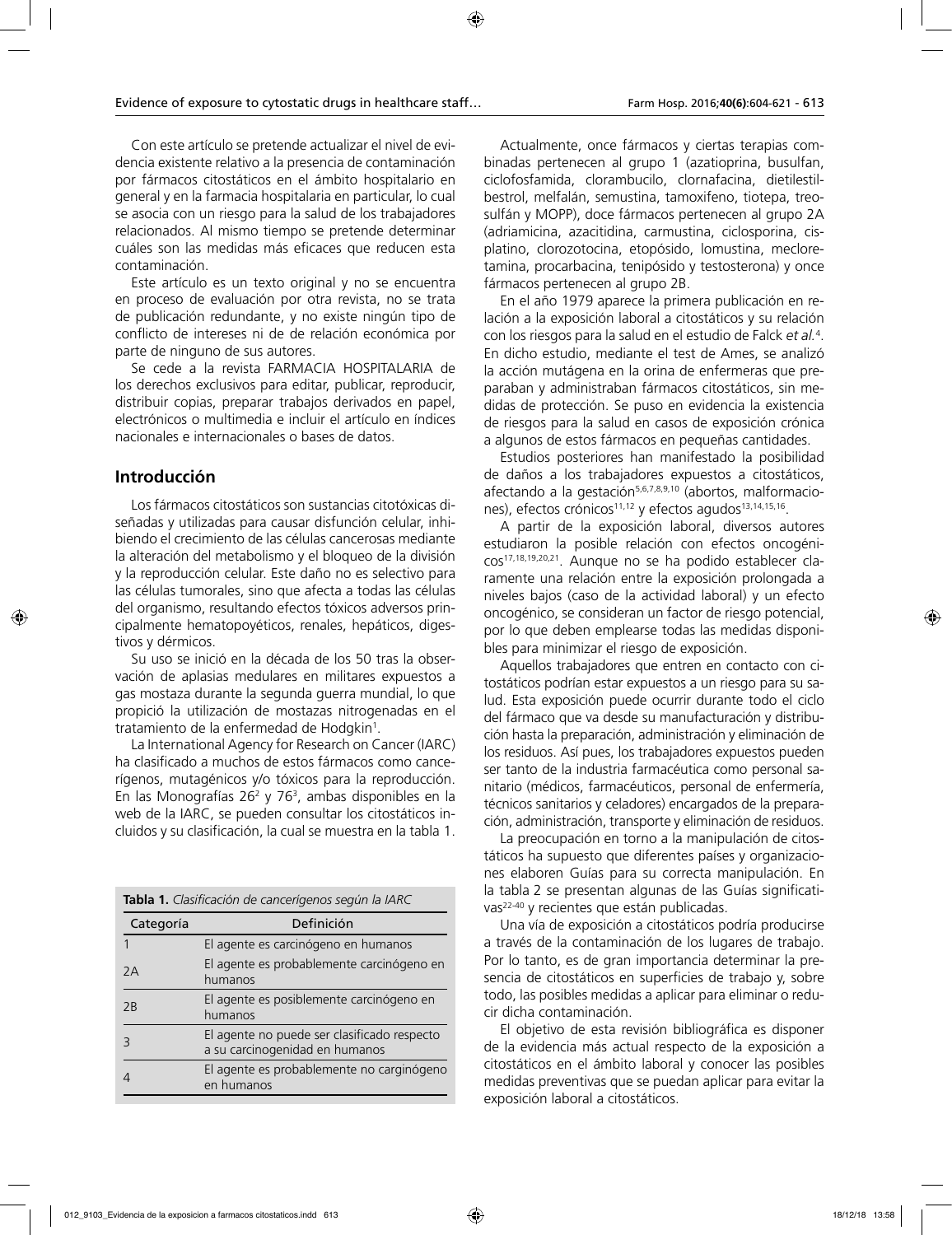**Tabla 2.** *Guías para la manipulación segura de fármacos citostáticos ordenadas alfabéticamente*

| Título                                                                                                                                          | Autor/es                                                                                                                                      |
|-------------------------------------------------------------------------------------------------------------------------------------------------|-----------------------------------------------------------------------------------------------------------------------------------------------|
| American Society of Clinical Oncology/Oncology Nursing<br>Society chemotherapy administration safety standards <sup>22</sup>                    | Jacobson JO, Polovich M, McNiff KK, LeFebvre KB,<br>Cummings C, Galioto M, Bonelli KR and McCorkle MR                                         |
| ASHP Guidelines on Handling Hazardous Drugs <sup>23</sup>                                                                                       | American Society of Health-System Pharmacists                                                                                                 |
| Australian consensus guidelines for the safe handling of<br>monoclonal antibodies for cancer treatment by healthcare<br>personnel <sup>24</sup> | Alexander M et al.                                                                                                                            |
| Chemotherapy and biotherapy guidelines and<br>recommendations for practice <sup>25</sup>                                                        | Brown KA, Esper P, Kelleher LO, O'Neill JEB, Polovich M and<br>White JM                                                                       |
| Controlling occupational exposure to hazardous drugs <sup>26</sup>                                                                              | <b>OSHA</b>                                                                                                                                   |
| Guidelines for the Safe handling of Cytotoxic drugs And<br>related waste <sup>27</sup>                                                          | Occupational Safety and Health Service. Department of<br>Labour. Wellington. New Zealand                                                      |
| Guidelines for the safe handling of hazardous drugs:<br>consensus recommendations <sup>28</sup>                                                 | Chaffee BW, Armistead JA, Benjamin BE, Cotugno MC,<br>Forrey RA, Hintzen BL, Pfeiffenberger T and Stevenson JG                                |
| Improving Patient and Worker Safety: Opportunities for<br>Synergy, Collaboration and Innovation <sup>29</sup>                                   | TheJointCommission                                                                                                                            |
| ISOPP Standards of Practice <sup>30</sup>                                                                                                       | <b>ISOPP</b>                                                                                                                                  |
| Medicamentos citostaticos <sup>31</sup>                                                                                                         | Gamundi MC et al.                                                                                                                             |
| Preventing Occupational Exposure to Antineoplastic and<br>Other Hazardous Drugs in Health Care Settings <sup>32</sup>                           | <b>NIOSH</b>                                                                                                                                  |
| Safe handling and administration of antineoplastic<br>chemotherapy <sup>33</sup>                                                                | Eisenberg, S                                                                                                                                  |
| Safe handling of cytotoxic drugs <sup>34</sup>                                                                                                  | HSE (Health and Safety Executive)-UK                                                                                                          |
| Safe handling of hazardous chemotherapy drugs in limited-<br>resource settings <sup>35</sup>                                                    | PAHO/WHO                                                                                                                                      |
| Safe handling of hazardous drugs <sup>36</sup>                                                                                                  | Polovich M, Bolton DL, Eisenberg S, Glynn-Tucker EM,<br>Howard-Ruben J, McDiarmid MA, Power LA and Smith CA                                   |
| Safe handling of hazardous drugs: reviewing standards for<br>worker protection <sup>37,38</sup>                                                 | Power LA and Polovich M                                                                                                                       |
| Safe handling of oral chemotherapeutic agents in clinical<br>practice: recommendations from an international pharmacy<br>panel <sup>39</sup>    | Goodin S, Griffith N, Chen B, Chuk K, Daouphars M, Doreau<br>C, Patel RA, Schwartz R, Tames MJ, Terkola R, Vadnais B,<br>Wright D and Meier K |
| Standards of Practice: Safe Handling of Cytotoxics <sup>40</sup>                                                                                | International Society of Oncology Pharmacy Practitioners                                                                                      |

## **Material y métodos**

Se realizó una revisión bibliográfica utilizando como fuentes de información las siguientes bases de datos: MEDLINE, COCHRANE PLUS y WEB OF SCIENCE.

Se estableció el periodo de estudio de los últimos 5 años.

La búsqueda se estableció en base a las palabras clave siguientes: surface contamination, antineoplastic drug, hazardous drug, drug preparation, occupational exposure, safe handling, closed-system transfer device. Después se llevó a cabo una combinación de dichas palabras clave (ejemplo: surface contamination AND hazardous drug, safe handling AND antineoplastic, surface contamination AND antineoplastic) en las diferentes bases de datos definiendo la búsqueda según los siguientes criterios:

#### **Criterios de inclusión**

- 1. Estudios que describan la relación entre la manipulación de citostáticos y la exposición laboral.
- 2. Humanos.
- 3. Año de publicación: entre 2010 y 2015.
- 4. Artículos publicados en inglés y español.

#### **Criterios de exclusión**

- 1. Artículos redundantes.
- 2. No originales o revisiones (ejemp: cartas al director, editoriales).

Se obtuvo una colección de 91 artículos, de la cual se eliminaron los duplicados o redundantes y se procedió a realizar un análisis de pertinencia revisando los títulos y los resúmenes de los artículos, quedando seleccionados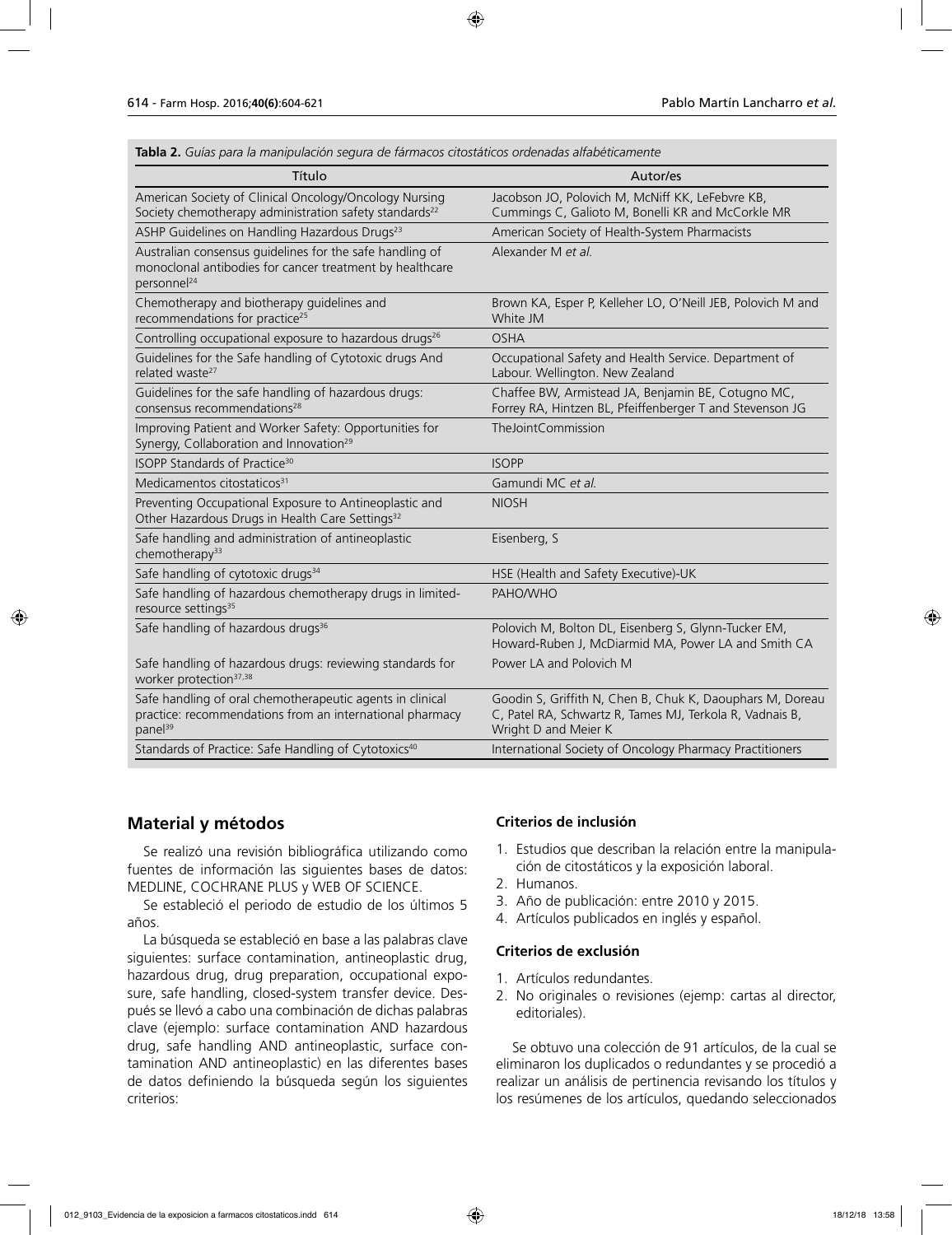un total de 13 artículos que conforman la base del estudio.

#### **Resultados**

En la tabla 3 se presentan las principales características de los 13 artículos que componen el estudio, tales como: autores, título, año, aspecto estudiado y resultados principales del estudio.

A continuación se describen los principales resultados de cada uno de los artículos seleccionados, los cuales se han agrupado geográficamente.

**Sessink PJ** *et al.*<sup>41</sup> (2013) publicaron un estudio donde midieron la contaminación superficial por ciclofosfamida en 30 farmacias hospitalarias de Estados Unidos durante los años 2004 al 2010 y compararon los resultados cuando se emplean las técnicas estándar de preparación de citostáticos (uso de cabinas de seguridad biológica clase II, guantes, batas desechables, técnicas de presión negativa con filtros de venteo) frente a cuando se utiliza un sistema cerrado (PhaSeal®). Las muestras fueron tomadas en las superficies interiores de la cabina de seguridad biológica, suelos y mesas de la sala de preparación.

Entre sus resultados encontraron contaminación en todas las superficies estudiadas, tanto en los casos de empleo de técnicas estándar como cuando se utilizó el sistema cerrado. Se observó una reducción en los niveles de contaminación con ciclofosfamida del 86% con el uso del sistema cerrado en comparación con las técnicas de preparación estándar (diferencia de medias de 0,22 a 0,03 ng/cm<sup>2</sup>, p<0,001).

Previamente, **Sessink PJ** *et al.*42 (2010) publicaron los resultados de otro estudio con un diseño similar donde se midió la contaminación superficial en 22 farmacias hospitalarias de Estados Unidos (del 2000 al 2005) originada por ciclofosfamida, ifosfamida y 5-fluorouracilo. Inicialmente se realizó la toma de muestras en todas las superficies con los trabajadores utilizando técnicas estándar. Después se introdujo un sistema cerrado (Pha-Seal®) para la preparación de citostáticos y algunos meses después se volvió a muestrear otra vez las mismas superficies.

Los resultados mostraron que el 78%, 54% y 33% de las muestras dieron positivo para ciclofosfamida, ifosfamida y 5-fluorouracilo. Posteriormente el 68%, 45% y 20% de las muestras volvieron a dar positivo para los mismos fármacos. Nuevamente se obtuvo una reducción estadísticamente significativa en las concentraciones de ciclofosfamida (p<0,001), ifosfamida (p<0,001) y 5-fluorouracilo (p<0,01) del 95%, 90% y 65% respectivamente.

Hay una serie de estudios en Canadá sobre contaminación en los que han participado un número importante de hospitales. El primero de estos estudios fue el de **Bussières** *et al.*43 (2012) en el que participaron 25 hospitales de 68 que fueron invitados a participar. Se establecieron las mismas 12 zonas y los mismos fármacos obteniéndose un total de 147 muestras de farmacia de los 25 hospitales y 112 muestras de zonas asistenciales de 24 hospitales. Los resultados mostraron un 52% de muestras positivas para ciclofosfamida, 20% para ifosfamida y 3% para metotrexato. Este primer estudio fue el que propuso realizar mediciones periódicas para asegurar una práctica correcta que reduzca la exposición a citostáticos.

El más reciente es el de **Berruyer M** *et al.*<sup>44</sup> (2014) que estudiaron la contaminación en 36 hospitales, estableciendo 6 zonas de la farmacia y 6 zonas de atención a pacientes. Los fármacos estudiados fueron ciclofosfamida, ifosfamida y metotrexato. Se analizaron 422 muestras de las cuales el 47% dieron positivo para ciclofosfamida, 18% para ifosfamida y 3% para metotrexato.

En el estudio de **Merger D** *et al.*45 (2014) participaron 33 hospitales de Canadá. Se muestreó en las mismas 12 zonas (6 de farmacia y 6 de pacientes) y con los mismos fármacos durante el año 2012. En este caso se analizaron 363 muestras con resultados positivos en el 40% de los casos a ciclofosfamida, 18% para ifosfamida y 5% para metotrexato.

En estos estudios realizados en Canadá no se emplearon sistemas cerrados, tanto en la preparación como en la administración, mostrando resultados de contaminación en ambos lugares con porcentajes mayores para la preparación. En todos los casos, se contactó con la jefatura de Farmacia de hospitales de al menos 50 camas, invitándoles a participar en el estudio, obteniendo cada vez un mayor grado de participación aplicando la misma metodología.

En España, **Gonzalez Alvarez A** *et al.*46 (2012) midieron la contaminación de 5-fluorouracilo, gemcitabina y ciclofosfamida en las superficies de la cabina de seguridad biológica, mesa de preparación de tratamientos en antecámara y mesa de la sala de administración en hospital de día, tomando 30 muestras por cada superficie. Los resultados muestran las mayores concentraciones en la cabina de seguridad biológica, y el fármaco con mayor concentración fue la gemcitabina a pesar de realizar menos preparaciones por día (1,75) que el 5-fluorouracilo (6,5). Las concentraciones menores correspondieron a la mesa de la sala de administración en hospital de día.

En Portugal, **Viegas S** *et al.*47 (2014) analizaron la contaminación superficial en 2 hospitales durante el año 2013, para lo que se seleccionaron 5 lugares relacionados con la preparación y 5 lugares de administración, y tomaron 327 muestras en las que analizaron la presencia de ciclofosfamida (CP), 5-fluorouracilo (5FU) y paclitaxel (PTX). En ambos hospitales se empleaban técnicas estándar para la preparación en cabinas de seguridad biológica clase II y equipos de protección personal. Los resultados mostraron que un 37% de las muestras superaron el límite de cuantificación y dieron positivo a uno o varios fármacos. Un 35,8% adicional dieron positivo a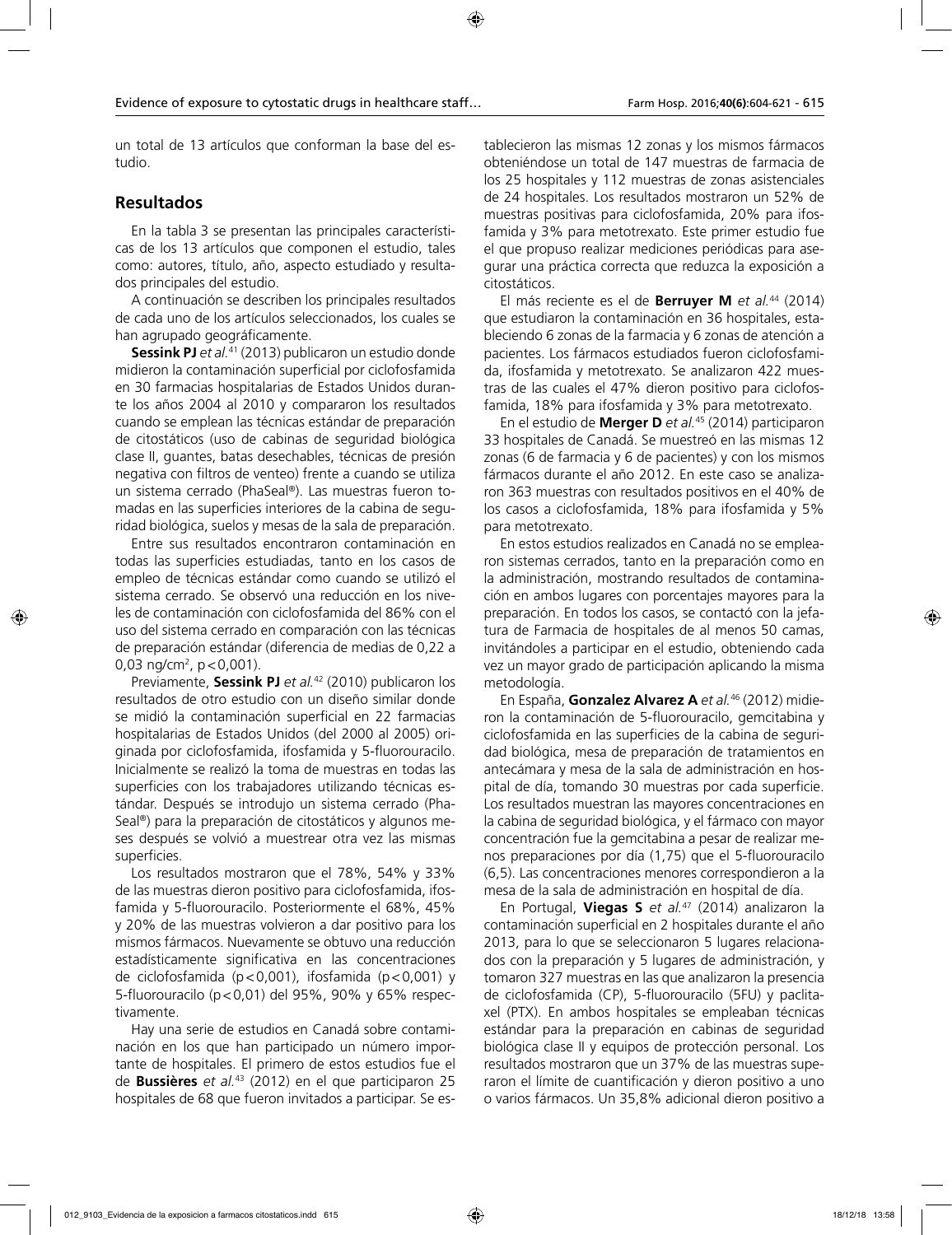| Tabla 3. Resumen de los artículos incluidos en la revisión                                                                        |                                                                                                                                                                                             |      |                                                       |                                                                                                                                                                                                                                         |
|-----------------------------------------------------------------------------------------------------------------------------------|---------------------------------------------------------------------------------------------------------------------------------------------------------------------------------------------|------|-------------------------------------------------------|-----------------------------------------------------------------------------------------------------------------------------------------------------------------------------------------------------------------------------------------|
| Autores                                                                                                                           | Titulo                                                                                                                                                                                      | Año  | Aspectos estudiado                                    | Resultados                                                                                                                                                                                                                              |
| Sessink PJ, Trahan J, Coyne JW                                                                                                    | Following Implementation of a Closed-System Drug<br>Transfer Device<br>in 30 US Hospital Pharmacies<br>Contamination With<br>Reduction in Surface<br>Cyclophosphamide                       | 2013 | Contaminación superficial                             | Reducción en los niveles de contaminación con<br>ciclofosfamida del 86% con el uso del sistema<br>Contaminación en todas las superficies<br>estudiadas.<br>cerrado.                                                                     |
| Sessink PJ, Connor TH,<br>Jorgenson JA, Tyler TG                                                                                  | implementation of a closed-<br>in 22 hospital pharmacies<br>contamination with<br>in the US following implem<br>system drug transfer device<br>Reduction in surface<br>antineoplastic drugs | 2010 | Contaminación superficial                             | niveles de contaminación con el uso del sistema<br>Reducción estadísticamente significativa en los<br>ciclofosfamida, ifosfamida y 5-fluoroacilo.<br>Contaminación de superficies por<br>cerrado                                        |
| Berruyer M, Tanguay C, Caron NJ,<br>Lefebvre M, Bussières JF                                                                      | with antineoplastic drugs in 36 Canadian hospitals:<br>environmental contamination<br>a 2013 follow-up study<br>Multicenter study of                                                        | 2014 | Contaminación superficial                             | casos por ciclofosfamida, 18% por ifosfamida<br>Contaminación superficial en el 47% de los<br>v3% por metrotexato                                                                                                                       |
| Щ<br>Tanguay C, Langlois<br>Lefebvre M, Bussières JF<br>Merger D,                                                                 | with antineoplastic drugs in 33 Canadian hospitals<br>environmental contamination<br>Multicenter study of                                                                                   | 2014 | Contaminación superficial                             | casos por ciclofosfamida, 18% por ifosfamida<br>Contaminación superficial en el 40% de los<br>v5% por metrotexato                                                                                                                       |
| Bussières JF, Tanguay C, Touzin K,<br>Langlois E, Lefebvre M                                                                      | Environmental contamination with hazardous drugs<br>in Quebec hospitals                                                                                                                     | 2012 | Contaminación superficial                             | casos por ciclofosfamida, 20% por ifosfamida<br>Contaminación superficial en el 52% de los<br>y3% por metrotexato.                                                                                                                      |
| Porta Oltra B., Jiménez Torres N.V<br>Montenegro Soria M.A., Albert<br>Marí A., Martínez Gómez M.A.<br>González Álvarez A, López- | Exposición a fármacos citotóxicos en el personal<br>sanitario                                                                                                                               | 2012 | Contaminación superficial                             | excepción de una superficie con ciclofosfamida<br>5-fluoroacilo, gemcitabina y ciclofosfamida en<br>el percentil 90 de la concentración superficial<br>Igual resultado para el percentil 75 con<br>Contaminación de las superficies por |
| Viegas S, Pádua M, Veiga AC,<br>Carolino E, Gomes M                                                                               | Antineoplastic drugs contamination of workplace<br>surfaces in two Portuguese hospitals                                                                                                     | 2014 | Contaminación superficia                              | Contaminación superficial en el 72,8% de los<br>casos a uno o varios fámacos.                                                                                                                                                           |
| Miyake T, Iwamoto T, Tanimura M,<br>Okuda M                                                                                       | exposure of environment and healthcare provider<br>Impact of closed-system drug transfer device on<br>to cyclophosphamide in Japanese hospital                                              | 2013 | Contaminación superficia<br>Monitorización biológica  | Reducción de la contaminación al introducir un<br>Presencia de citostáticos en superficies y orina<br>sistema cerrado                                                                                                                   |
| Sugiura S, Asano M, Kinoshita K,<br>Tanimura M, Nabeshima T                                                                       | drugs in Japan: a pilot study of environmental and<br>biological monitoring of occupational exposure to<br>Risks to health professionals from hazardous<br>cyclophosphamide                 | 2011 | Contaminación superficial<br>Monitorización biológica | Presencia de citostáticos en superficies<br>$(93, 75\%)$ y orina $(17, 7\%)$ .                                                                                                                                                          |
| Siderov J, Kirsa S, McLauchlan R                                                                                                  | a closed-system drug transfer<br>Reducing workplace cytotoxic surface<br>contamination using<br>device                                                                                      |      | 2010 Contaminación superficial                        | cerrado un 24% a los 5 meses y un 68% a los<br>Reducción de la contaminación con sistema<br>Contaminación en todas las superficies<br>estudiadas.<br>12 meses.                                                                          |
| Ü<br>Hon C-Y, Barzan<br>Astrakianakis G                                                                                           | erature, North America versus<br>Exposure to Antineoplastic<br>Identification of Knowledge Gaps Regarding<br>Healthcare Workers'<br>Drugs: Review of Lit<br>Europe                          | 2014 | Revisión de la literatura                             | Estudios de contaminación superficial en 50 de<br>los 71 artículos seleccionados para su revisión.                                                                                                                                      |
| ≏<br>Kopp B, Schierl R, Nowak                                                                                                     | ng practices and surface<br>antineoplastic drugs in<br>outpatient oncology health care settings<br>Evaluation of workin<br>contamination with                                               | 2012 | Contaminación superficial                             | Contaminación superficial en el 60,9% de los<br>casos a uno o varios fármacos.                                                                                                                                                          |
| Wouters DM, Halbardier L,<br>Sessink PJ, Leclercq GM,<br>Hammad C, Kassoul N                                                      | robotic system for antineoplastic drug preparation<br>workers exposure using a<br>Environmental contamination, product<br>contamination and                                                 | 2015 | Contaminación superficial<br>Monitorización biológica | interior de la<br>Contaminación superficial en el<br>cabina, viales, bolsas y guantes.<br>Muestras negativas para orina                                                                                                                 |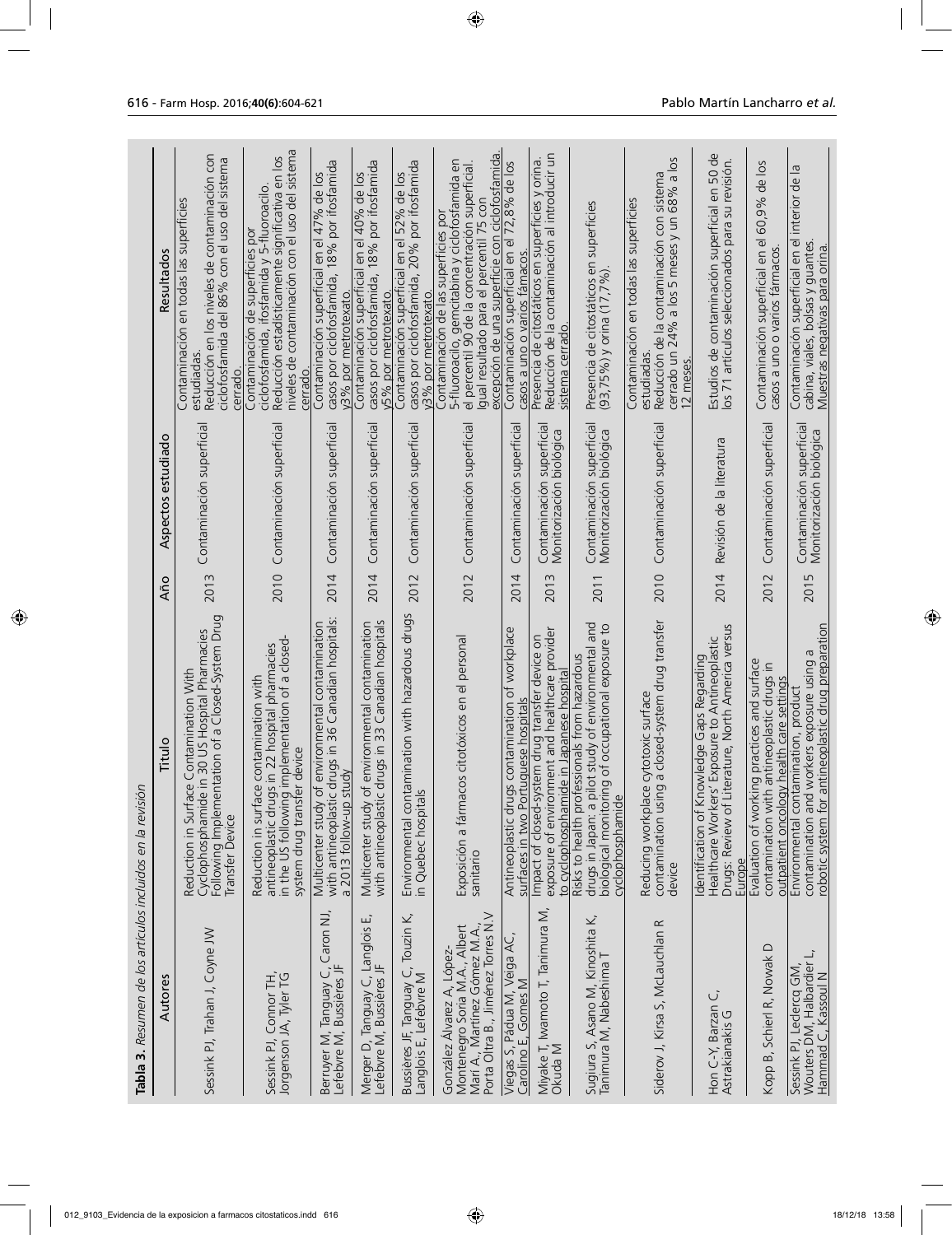uno o varios fármacos superando el límite de detección (LOD) pero no el de cuantificación (LOD CP=0,10 μg/ cm<sup>2</sup>; 5FU= 3,30 ng/cm<sup>2</sup> y PTX= 0,167 ng/cm<sup>2</sup>). En los 2 hospitales se observó que los valores más altos de concentración se dieron en los lugares de administración debido a que la preparación está más controlada por parte de las autoridades sanitarias portuguesas.

**Kopp B** *et al.*48 (2012) inicialmente enviaron cuestionarios a 137 hospitales de día de Alemania de los cuales 39 eran públicos y 98 privados, respondiendo 96 de ellos. De éstos, sólo 28 estuvieron interesados en participar en un muestreo de superficies para detectar la presencia de 5-fluorouracilo, cisplatino, gemcitabina, ciclofosfamida, ifosfamida, metotrexato, docetaxel y paclitaxel. Un 60,9% de las muestras (153 para 5-fluorouracilo, 172 para cisplatino y 73 para el resto de fármacos) dieron positivas, siendo los fármacos más frecuentemente encontrados el 5-fluorouracilo (93,5%) y el cisplatino (88,4%), y los menos frecuentes el metrotexato (6,8%) y la ifosfamida (26%). No encontraron relación entre la cantidad de fármaco manipulado y el nivel de contaminación, pero sí observaron que determinadas prácticas de trabajo, como el uso de sistemas cerrados multicanal para la infusión y sistemas de administración purgados y conectados en farmacia, dieron un menor número de muestras positivas.

**Miyake T** *et al.*49 (2013) llevaron a cabo un estudio en el hospital japonés "Ise Red Cross Hospital" para valorar cuál sería el efecto del empleo de un sistema cerrado (PhaSeal®) en la preparación de citostáticos sobre la contaminación superficial y la exposición laboral. Para ello seleccionaron 6 lugares del área de preparación donde muestrear y tomaron muestras de orina de 24 h a 4 farmacéuticos. Los resultados mostraron que 4 de las 6 superficies dieron positivo a ciclofosfamida antes de la introducción del sistema cerrado y 7 meses después de comenzar a trabajar con él sólo 1 de la 6 superficies dio positivo. En cuanto a la orina, se tomaron 34 muestras de las que 26 dieron positivo a ciclofosfamida (77,9% de las muestras) antes de utilizar el sistema cerrado y nuevamente 7 meses después se tomaron 31 muestras de las que 2 dieron positivo (6,3% de los casos).

**Sugiura S** *et al.*50 (2011) evaluaron la presencia de ciclofosfamida en el hospital universitario de Nagoya, también en Japón, en 2 departamentos: hematología y oncología pediátrica, que disponía de cabina de seguridad biológica, y hematología y oncología de adultos, que no disponía de cabina de seguridad biológica. Se tomaron muestras de superficie y de orina, resultando que todas la muestras superficiales dieron positivo a ciclofosfamida menos una (93,75% de los casos), siendo mayores las concentraciones en el departamento sin cabina de seguridad biológica. En el caso de las muestras de orina, de las 62 muestras sólo 11 dieron positivo (17,7% de los casos). Los valores obtenidos fueron más altos para aquellos trabajadores que administraban que los que preparaban, probablemente debido a que la administración se realizó sin guantes, lo que favoreció la absorción dérmica.

**Siderov J** *et al.*51 (2010) estudiaron la contaminación superficial de ciclofosfamida en 2 hospitales públicos de Australia. Se determinaron 12 lugares de la zona de preparación donde realizar los muestreos y éstos se llevaron a cabo antes de la introducción del sistema cerrado (PhaSeal®), así como a los 5 meses y a los 12 meses después de su introducción, aunque uno de los hospitales abandonó el ensayo después de los 5 primeros meses. Los resultados muestran que a los 5 meses la contaminación por ciclofosfamida se redujo un 24% (de 82,28 a 62,55 ng/cm2 ) y a los 12 meses la reducción fue del 68% (80,65 a 25,98 ng/cm<sup>2</sup>).

El artículo de **Hon C-Y** *et al.*52 (2014) lleva a cabo una revisión de la literatura a modo comparativo entre Europa y América del Norte para el periodo 2004-2012. Seleccionaron un total de 71 artículos de los que 55 correspondieron a Europa y 16 a América del Norte, siendo el término "contaminación superficial" el que más veces apareció (50 de los 71 artículos). Los autores establecen que la mayoría de los resultados de los artículos europeos no serían extrapolables a América del Norte debido a la diferente normativa y prácticas de trabajo. También concluyen que en América del Norte existe un déficit de publicaciones donde se estudie la exposición laboral a citostáticos en muestras biológicas.

Contemplando las nuevas posibilidades tecnológicas, **Sessink PJ** *et al.*53 (2015) midieron la contaminación cuando se prepara la medicación en bolsas mediante un sistema robótico (CytoCare) muestreando ciclofosfamida, hallándose contaminación en el interior del robot antes y después de la preparación. Concretamente se encontró contaminación en los viales reconstituidos y en las bolsas después de la preparación (pero no antes de la preparación), al igual que en las conexiones. Hubo también contaminación en los guantes usados para la preparación y la limpieza. Por el contrario no se detectó contaminación en los viales con polvo, en las muestras ambientales y en las orinas de los trabajadores.

## **Discusión**

Estudios anteriores a 2010 mostraron la existencia de contaminación en distintas superficies del área de preparación y administración de citostáticos. Sessink *et al.*54. En el año 1992 ya publicaron sobre la presencia de citostáticos en superficies de trabajo y en orina de trabajadores al medir la presencia de varios fármacos (4 en total). Muchos más estudios han sido publicados desde entonces midiendo en farmacias y áreas de administración de hospitales de todos los continentes y la gran mayoría han indicado la existencia de contaminación de diversos tipos.

Los estudios más recientes siguen demostrando la presencia de diferentes fármacos tanto en superficies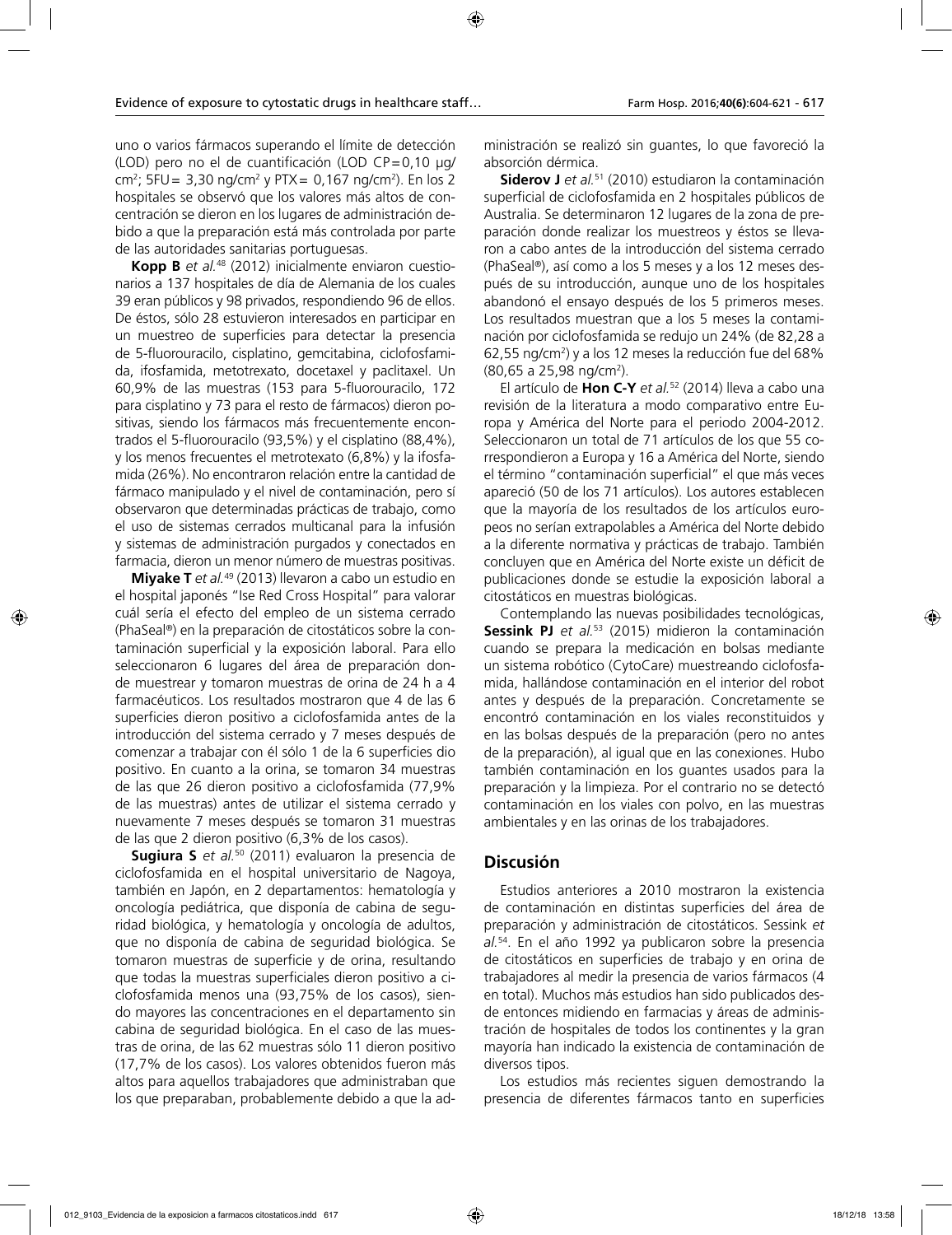como en orina de manipuladores. Nuestro análisis sugiere que, a pesar de las numerosas Guías editadas en numerosos países, y el uso más o menos general de medidas de protección, se sigue produciendo una liberación de citostáticos al exterior cuando se reconstituyen, se preparan y se administran citostáticos en muchas farmacias hospitalarias, plantas de hospitalización onco-hematológicas y hospitales de día de numerosos hospitales de los 5 continentes.

En relación a las superficies analizadas indicar que Sessink41,42, en sus 2 estudios, muestreó las superficies y perfiles de la cabina, el suelo frente a la cabina y el mostrador donde se deposita la medicación. Berruyer<sup>44</sup>, Merger<sup>45</sup> y Bussières<sup>43</sup> ampliaron el número de superficies a muestrear incluyendo el mostrador de recepción de envíos, los estantes de almacenamiento de fármacos, la rejilla delantera interior de la campana, el suelo frente a la cabina, el mostrador donde se deposita la medicación y la bandeja utilizada para el transporte del fármaco a la zona de administración. Además incluyeron 6 superficies de áreas de administración, como estantes de almacenamiento, el mostrador donde se purgan los sueros, el brazo del sillón de administración, las mesillas de las habitaciones de los pacientes, la mesa de recepción de fármacos y el exterior de las bolsas o jeringas de administración.

González Álvarez *et al.*46 midieron en las superficies de la cabina de seguridad biológica, mesa de preparación de tratamientos en antecámara y mesa de la sala de administración en hospital de día. Viegas<sup>47</sup> eligió para muestrear 4 zonas de la preparación: manillas de puertas y estanterías de la zona de servicio; encimeras, bandejas y manillas de la sala blanca; encimeras y bandejas de la antesala y estanterías y pomos del armario de almacenamiento. Muestreó también las encimeras, bombas de infusión y mostrador de recepción de las áreas de administración. Aunque Kopp<sup>48</sup> hace una definición menos exacta de los lugares donde muestreó, hace referencia a que se seleccionaron las ubicaciones de manera que todo el circuito de trabajo quedase representado, desde el desembalaje de los fármacos, las preparaciones, la administración hasta la eliminación de los residuos. Explica que se recogieron muestras de suelo de las habitaciones, salas de terapia y aseos. Además, se muestrearon las áreas de trabajo, donde se reciben los fármacos y verifican, y donde se realiza la purga del sistema. También hay que señalar que fueron muestreados los porta sueros, las bombas de infusión, los apoyabrazos de las sillas de tratamiento y las tapas de los contenedores de residuos.

Siderov<sup>51</sup> definió 12 lugares de la preparación en farmacia oncológica donde muestreó: el espacio de trabajo de la cabina, la rejilla del filtro HEPA, la rejilla delantera, alrededor del colector de aire de la cabina, por debajo de la zona de trabajo, suelo frente a la cabina, suelo de la sala blanca pegado a la antecámara, en el centro de la antecámara, zonas de verificación, dispositivo de mezcla y bandejas de preparación y almacenamiento. En este estudio también se muestrearon los viales.

El conjunto de los estudios revisados nos muestra la importante diversidad de lugares y material donde se ha buscado y encontrado contaminación, tanto en preparación como administración.

Los estudios donde se determina la presencia de citostáticos en orina son mucho menores si los comparamos con aquellos donde se muestrean superficies. Tan solo los estudios de Miyake<sup>49</sup>, Sugiura<sup>50</sup> y Sessink<sup>53</sup>, éste último con sistema robótico, estudiaron la presencia de ciclofosfamida en orina, siendo positivo en los dos estudios de Japón y no así con el sistema robótico. Esto podría deberse a la acción conjunta de la utilización de doble par de guantes y bata junto con la menor manipulación del fármaco, ya que lo realiza el robot. Es importante señalar que desde un punto de vista de consecuencias legales, la presencia de contaminación en superficies supone la probabilidad de que el trabajador se exponga al fármaco mientras que la presencia en orina supone que el trabajador entró en contacto con el fármaco, lo metabolizó y finalmente lo excretó.

En relación con los fármacos determinados por el muestreo, el más habitual es la ciclofosfamida ya que está presente en todos los artículos estudiados. Además de la ciclofosfamida también se determinaron la ifosfamida<sup>42,43,44,45,51</sup>, el 5-fluorouracilo<sup>42,46,51</sup>, metotrexato<sup>43,44,45,51</sup>, paclitaxel<sup>46,51</sup>, cisplatino<sup>51</sup>, gemcitabina<sup>46</sup> y docetaxel<sup>51</sup>. Los sistemas para el muestreo empleados fueron los descritos por Schamus *et al.*55 y por Larson *et al.*56, así como el Cyto Wipe Kit (Exposure Control Sweden AB, Bohus-Björkö, Sweden), siendo este último el que se usó con más frecuencia pero con una menor variedad de fármacos. Este sistema dispone de la ventaja de poder disponer de todo el material en un kit y enviar las muestras en frío a un laboratorio predeterminado.

La mayoría de los estudios, salvo González Álvarez *et al.*46, no definen las dosificaciones empleadas ni las dosis manipuladas ni tampoco el volumen de trabajo realizado. Esto implica que al analizar las concentraciones observadas en distintos estudios no se puedan extraer conclusiones. Sólo a modo de ejemplo si observamos el fármaco más frecuente (ciclofosfamida) encontramos los valores más altos en el interior de las cabinas (3,86 ng/ cm2 en Sessink41) y fuera de ellas (60,5 ng/cm2 y 7,18 ng/cm<sup>2</sup> en mostradores de administración en Viegas<sup>47</sup> y Sugiura<sup>50</sup> respectivamente). El sistema robótico también mostró niveles de contaminación significativos en los viales y bolsas de preparación (4,78 µg/cm² y 1,1 µg/cm² respectivamente).

Analizando el porcentaje de muestras que dan positivo a contaminación superficial, se observa que la mayoría de fármacos estudiados dan porcentajes muy altos como la ciclofosfamida (93,75%, 78% y 52%), el 5-fluorouracilo (93,5% y 33%), ifosfamida (54%, 26% y 20%) o cisplatino (88,4%). Tales porcentajes eviden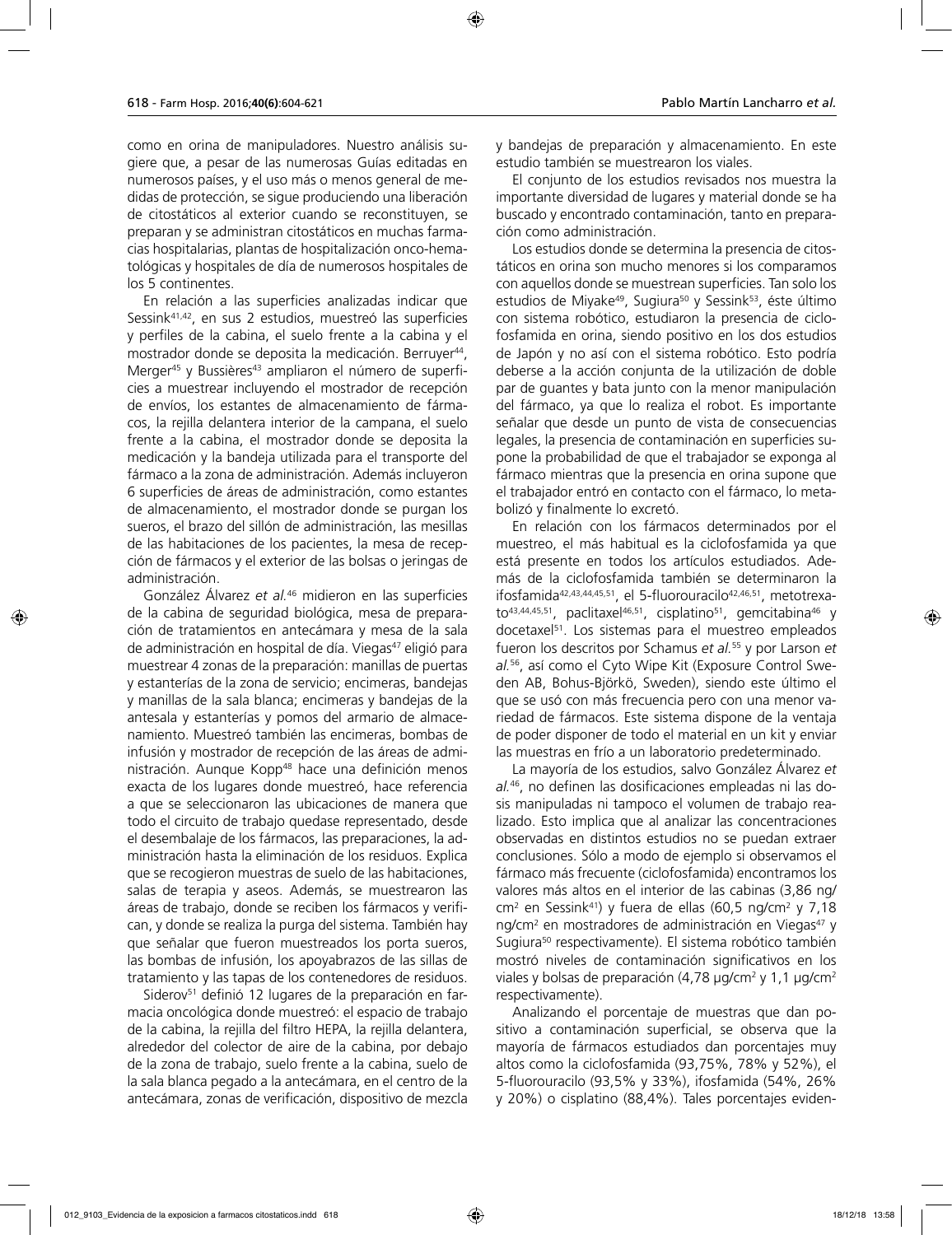cian que los procedimientos de trabajo empleados en los distintos hospitales estudiados por todo el mundo suponen la contaminación por diversos fármacos de los lugares donde se manipulan, tanto en la farmacia como en las áreas donde se administra, con el riesgo que esto conlleva para la salud de los trabajadores e incluso los acompañantes de los pacientes.

Algunos de los trabajados revisados<sup>41,42,49,51</sup> valoran el uso de sistemas cerrados para reducir la contaminación superficial y/o en fluidos biológicos de manipuladores. Los 2 trabajos de Sessink, sin contar su trabajo sobre los robots, en hospitales estadounidenses muestran una reducción de la contaminación. En el año 2010 la reducción obtenida fue del 95%, 90% y 65% para ciclofosfamida, ifosfamida y 5-fluorouracilo respectivamente, mientras que en 2013 la reducción en los niveles de contaminación fue del 86% para ciclofosfamida después de 6 meses de emplear el sistema cerrado. El trabajo de Miyake obtiene una reducción del 91,9% de positivos en las muestras de orina de los trabajadores expuestos a ciclofosfamida después de 7 meses de uso de sistemas cerrados. Los resultados del trabajo de Siderov muestran una reducción de un 24% a los 5 meses y del 68% a los 12 meses para ciclofosfamida. En el trabajo se Kopp no se establece un porcentaje de reducción aunque si se calcula una correlación entre el empleo de sistemas cerrados y la reducción de la contaminación superficial (p=0,01). Estos resultados permiten decir que el sistema cerrado redujo significativamente, pero no eliminó totalmente, la contaminación de las superficies de trabajo.

En el año 2000, la NIOSH (National Institute for Occupational Safety and Health) creó un equipo que revisase los estudios sobre fármacos peligrosos. Este trabajo dio como resultado el documento del 2004 "Alert: Preventing Occupational Exposure to Antineoplastic and Other Hazardous Drugs in Health Care Settings"57 donde se define por primera vez un sistema cerrado (closed system). Esta definición fue posteriormente modificada creándose el término CSTD (closed system drug transfer device) como un sistema de transferencia de fármacos que prohíbe mecánicamente el paso de contaminantes al interior del sistema y la fuga de fármacos peligrosos o concentraciones de vapor fuera del sistema. Esta definición fue adaptada por la ISOPP<sup>51</sup>, estableciendo la división entre contaminación microbiológica y contaminación química.

La interpretación que se ha hecho de esta definición ha generado discusión sobre qué se entiende por sistema cerrado<sup>58</sup>. Afortunadamente, la FDA (U.S. Food and Drug Administration) estableció en el año 2012 una nueva categoría para los CSTD bajo el código ONB59, definiéndolo como: reconstituir y transferir citostáticos y otros fármacos peligrosos en el ámbito sanitario, estando indicado para reducir la exposición del personal sanitario a los agentes quimioterápicos del ámbito sanitario. Este nuevo código ONB nos da una especificación

adicional sobre los sistemas cerrados en relación con la protección de los trabajadores.

A modo de conclusión podemos decir que se observa en la literatura más reciente la existencia de contaminación superficial en diferentes espacios y por diferentes fármacos citostáticos. Existen un número menor de estudios dónde también se ha hallado presencia de citostáticos en orina de manipuladores. Esta contaminación se ha verificado en muchos hospitales de diferentes países y en diferentes continentes, incluido España, mostrando la globalidad del problema.

La contaminación de los espacios de trabajo se produce en numerosos y diferentes sitios, tanto en la preparación como en la administración, siendo habitualmente mayor en la preparación. En todos los casos estudiados se ha encontrado contaminación en la cabina, en el suelo frente a la cabina, en diferentes mesas donde se depositan temporalmente los fármacos, en la antecámara y en las zonas de almacén. También se han estudiado diferentes fármacos, siendo el más frecuente la ciclofosfamida.

La introducción de un sistema cerrado de transferencia41,42,49,51 (CSTD) disminuyó los niveles de contaminación, con reducciones de hasta el 95%, aumentando estos porcentajes de reducción conforme más tiempo se usa el sistema cerrado.

No hay conflicto de intereses por parte de los autores (recogido en los documentos Coi-Disclosure).

# **Bibliografía**

- 1. Goodman LS, Wintrobe MM, *et al.* Nitrogen mustard therapy. Use of methyl-bis (beta-chloroethyl) amine hydrochloride and tris (beta-chloroethyl) amine hydrochloride for Hodgkin's disease, lymphosarcoma, leukemia and certain allied and miscellaneous disorders. J Am Med Assoc. 1946 Sep 21;132:126-32.
- 2. International Agency for Research on Cancer. Improving Evaluation of the Carcinogenic Risk of Chemicals to Humans, Vol. 26, Sorne Antineoplastic and Irnmunosuppressive Agents [monografía en Internet]. Lyon: IARC Press; 1981 [citado 09-04-2015]. Disponible en: http://monographs.iarc.fr/ENG/Monographs/vol1-42/ mono26.pdf.
- 3. International Agency for Research on Cancer. IARC Monographs on the Evaluation of the Carcinogenic Risk to Humans: Some antiviral and antineoplastic drugs, and other pharmaceutical agents, Vol. 76 [monografía en Internet]. Lyon;2000 [citado 09-04-2015]. Disponible en http://monographs.iarc.fr/ENG/Monographs/vol76/ mono76.pdf.
- 4. Falck, K., Grohn, P., Sorsa, M., Vainio, H., Heinonen, E., Holsti, L.R., 1979. Mutagenicity in urine of nurses handling cytostatic drugs. Lancet. 1979 Jun 9;1(8128):1250-1.
- 5. Dranitsaris G, Johnston M, Poirier S, Schueller T, Milliken D, Green E and Zanke B. Are health care providers who work with cancer drugs at an increased risk for toxic events? A systematic review and meta-analysis of the literature. J Oncol Pharm practice. 2005; 11:69-78.
- 6. Bouyer J, Saurel-Cubizolles M-J, Grenier C, Aussel L and Job-Spira N. Ectopic pregancy and occupational exposure of hospital personnel. Scand J Work Environ Health. 1998; 24:98-103.
- 7. Hoffman DM. Reproductive risks associated with exposure to antineoplastic agents: a review of the literature. Hosp Pharm.1986; 21: 930-932.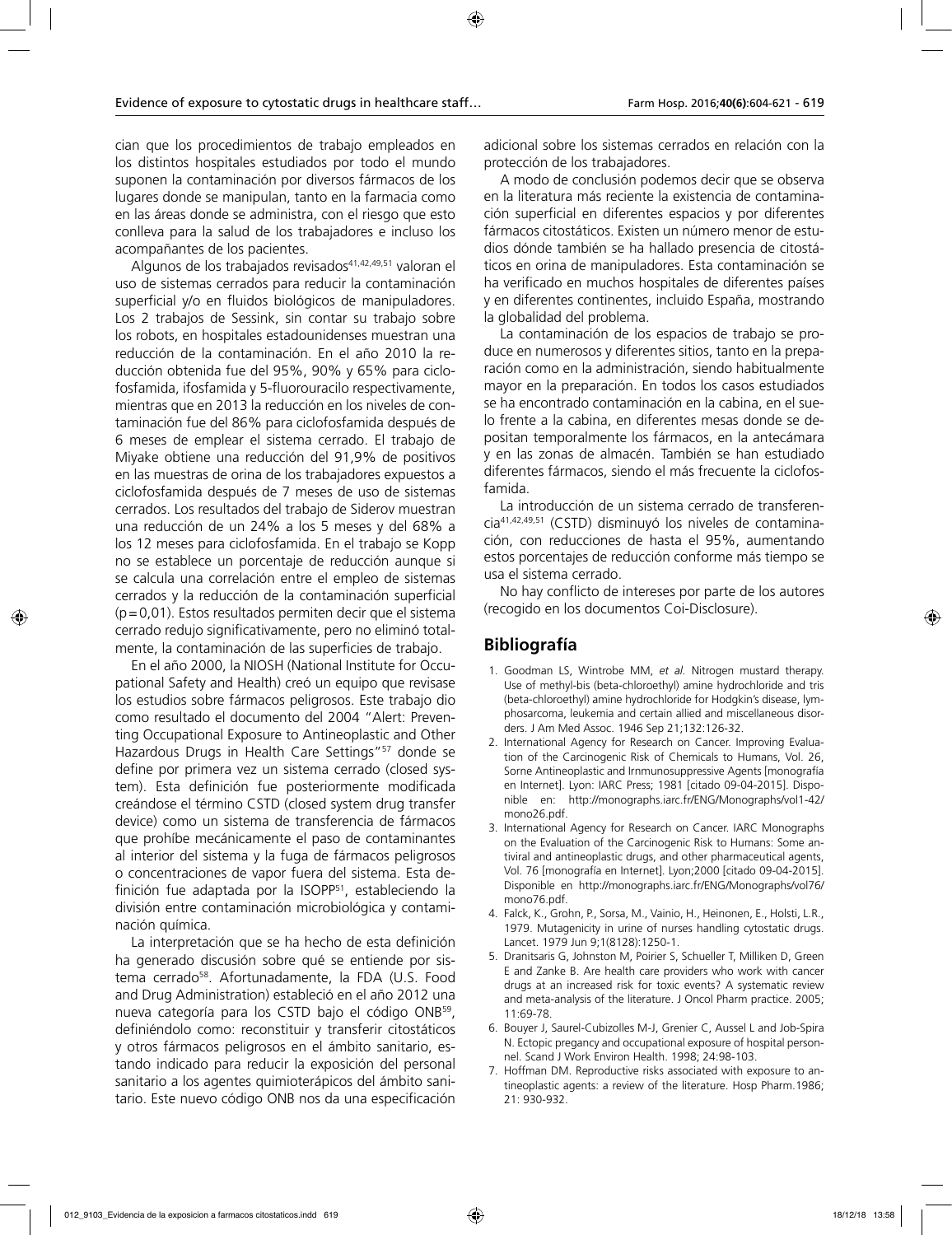- 8. McDonald AD, McDonald JC, Armstrong B, Cherry NM, Côté R, Lavoie J, Nolin AD and Robert D. Congenital defects and work in pregnancy. Br J Ind Med. 1988;45:581-588.
- 9. Peelen S, Roeleveld N, Heederik D, Krombout H and de Kort W. Toxic effects on reproduction in hospital personnel. 1999; Dutch Ministry of Social Affairs and Employment..
- 10. Valanis B, Vollmer W, Labuhn K and Glass A. Occupational exposure to antineoplastic agents and self-reported infertility among nurses and pharmacists. J Occup Environ Med. 1997; 39:574-580.
- 11. Lassila O, Toivanen A and Nordman E. Immune function in nurses handling cytostatic drugs. Lancet. 1980; 2:482.
- 12. Sessink PJM, Verplanke AJW, Herber RFM and Bos RP. Occupational exposure to antineoplastic agents and parameters for renal dysfunction. Int Arch Occup Environ Health. 1997; 69:215-218.
- 13. McDiarmid M and Egan T. Acute occupational exposure to antineoplastic agents. J Occup Med. 1988; 30:984-987.
- 14. Valanis BG, Vollmer WM, Labuhn KT and Glass AG. Acute symptoms associated with antineoplastic drug handling among nurses. Cancer Nurs. 1993; 16:288-295.
- 15. Jochimsen PR, Corder MP, Lachenbruch AP and Spaight ME. Preparation and administration of chemotherapy: Haematological consequences for hospital-based nurses. Med Toxicol. 1988; 3:59-63.
- 16. Valanis BG, Vollmer WM, Labuhn KT and Glass AG. Association of antineoplastic drug handling with acute adverse effects in pharmacy personnel. Am J Hosp Pharm. 1993; 50:455-462.
- 17. Blair A, Zheng T, Linos A, Stewart PA, Zhang YW and Cantor KP. Occupation and leukemia: A population-based case-control study in Iowa and Minnesota. Am J Ind Med. 2001; 40: 3-14.
- 18. Skov T, Maarup B, Olsen J, Rørth M, Winthereik H and Lynge E. Leukaemia and reproductive outcome among nurses handling antineoplastic drugs. Brit J Ind Med. 1992;49:855-861.
- 19. Sessink PJM, Kroese ED, van Kranen HJ and Bos RP. Cancer risk assessment for health care workers occupationally exposed to cyclophosphamide. Inter Arch Occup Environ Health. 1993; 67:317- 323.
- 20. Gunnarsdottir HK, Aspelund T, Karlsson T and Rafnsson V. Occupational risk factors for breast cancer among nurses. Int J Occup Environ Health.1997; 3: 254-258.
- 21. Hansen, J and Olsen JH. Cancer morbidity among Danish female pharmacy technicians. Scand J Work Environ Health. 1994; 20:22-26.
- 22. Jacobson JO *et al.* American Society of Clinical Oncology/Oncology Nursing Society chemotherapy administration safety standards. Oncol Nurs Forum. 2009 Nov;36(6):651-8.
- 23. American Society of Health-System Pharmacists. ASHP Guidelines on Handling Hazardous Drugs: Am J Health-Syst Pharm. 2006; 63:1172-1193.
- 24. Alexander M *et al.* Australian consensus guidelines for the safe handling of monoclonal antibodies for cancer treatment by healthcare personnel. Intern Med J. 2014; (Epub ahead of print) DOI: 10.111/imj.12564.
- 25. Brown KA, Esper P, Kelleher LO, O'Neill JEB, Polovich M and White JM (eds.) 2001. Chemotherapy and biotherapy guidelines and recommendations for practice. Pittsburgh, PA: Oncology Nursing Society.
- 26. OSHA [1999]. OSHA technical manual, TED 1-0.15 A, Sec VI, Cap II: Controlling occupational exposure to hazardous drug. [citado 15-04-2015].
- 27. Occupational Safety and Health Service. Department of Labour. Guidelines for the safe handling of cytotoxic drugs and related waste. Wellington. New Zealand Publisher: The Service. 1997
- 28. Chaffee BW, Armistead JA, Benjamin BE, Cotugno MC, Forrey RA, Hintzen BL, Pfeiffenberger T and Stevenson JG. Guidelines for the safe handling of hazardous drugs: consensus recommendations. Am J Health-Syst Pharm. 2010; 67:1545-1546.
- 29. The Joint Commission. Improving Patient and Worker Safety: Opportunities for Synergy, Collaboration and Innovation. The Joint Commission Monograph. Oakbrook Terrace, IL: The Joint Commission, 2012 Nov; :1-162.
- 30. International Society of Oncology Pharmacy Practitioners. Standards of Practice: Safe Handling of Cytotoxics. J Oncol Pharm Pract. 2007; 13:1-81.
- 31. Gamundi MC, coord. Medicamentos Citostáticos. 3 ª edición. Madrid: Sociedad Española de Farmacia Hospitalaria; 2003.
- 32. NIOSH. Preventing Occupational Exposure to Antineoplastic and Other Hazardous Drugs in Health Care Settings [citado 15-04- 2015]. Disponible en: http://www.cdc.gov/niosh/docs/2004-165/
- 33. Eisenberg, S. Safe handling and administration of antineoplastic chemotherapy. J Infus Nurs. 2009; 32:23-32.
- 34. Health and Safety Executive. Safe handling of cytotoxic drugs in the workplace [citado 15-04-2015]. Disponible en: http://www. hse.gov.uk/healthservices/safe-use-cytotoxic-drugs.htm
- 35. PAHO/WHO. Safe handling of hazardous chemotherapy drugs in limited-resource settings: Washington, DC: PAHO 2013.
- 36. Oncology Nursing Society. Safe handling of hazardous drugs. En: Polovich M, editor. <sup>2</sup>nd ed. Oncol Nurs Soc. 2011.
- 37. Power LA and Polovich M. Safe handling of hazardous drugs: reviewing standards for worker protection. Pharm Practice News. March 2012; 1-12.
- 38. Power LA and Polovich M. Safe handling of hazardous drugs: reviewing standards for worker protection. Pharm Pract News (special edition). 2012; 31-42.
- 39. Goodin S *et al.* Safe handling of oral chemotherapeutic agents in clinical practice: recommendations from an international pharmacy panel. J Oncol Prac. 2011; 7:7-12.
- 40. International Society of Oncology Pharmacy Practitioners. Standards of Practice: Safe Handling of Cytotoxics. J Oncol Pharm Pract. 2007; 13:1-81.
- 41. Sessink PJ, Trahan J, Coyne JW. Reduction in Surface Contamination with Cyclophosphamide in 30 US Hospital Pharmacies Following Implementation of a Closed-System Drug Transfer Device. Hosp Pharm. 2013 Mar;48(3):204-12.
- 42. Sessink PJ, Connor TH, Jorgenson JA, Tyler TG. Reduction in surface contamination with antineoplastic drugs in 22 hospital pharmacies in the US following implementation of a closed-system drug transfer device. J Oncol Pharm Pract. 2011 Mar;17(1):39-48.
- 43. Bussières JF, Tanguay C, Touzin K, Langlois E, Lefebvre M. Environmental contamination with hazardous drugs in Quebec hospitals. Can J Hosp Pharm. 2012 Nov;65(6):428-35.
- 44. Berruyer M, Tanguay C, Caron NJ, Lefebvre M, Bussières JF. Multicenter study of environmental contamination with antineoplastic drugs in 36 Canadian hospitals: a 2013 follow-up study. J Occup Environ Hyg. 2015;12(2):87-94.
- 45. Merger D, Tanguay C, Langlois E, Lefebvre M, Bussières JF. Multicenter study of environmental contamination with antineoplastic drugs in 33 Canadian hospitals. Int Arch Occup Environ Health. 2014 Apr;87(3):307-13.
- 46. González Álvarez A, López-Montenegro Soria M.A., Albert Marí A., Martínez Gómez M.A., Porta Oltra B., Jiménez Torres N.V. Exposición a fármacos citotóxicos en el personal sanitario. Farmacia Hospitalaria. 2012 Sept–Oct: 36(5):368-373.
- 47. Viegas S, Pádua M, Veiga AC, Carolino E, Gomes M. Antineoplastic drugs contamination of workplace surfaces in two Portuguese hospitals. Environ Monit Assess. 2014 Nov;186(11):7807-18.
- 48. Kopp B, Schierl R, Nowak D. Evaluation of working practices and surface contamination with antineoplastic drugs in outpatient oncology health care settings. Int Arch Occup Environ Health. 2013 Jan;86(1):47-55.
- 49. Miyake T, Iwamoto T, Tanimura M, Okuda M. Impact of closed-system drug transfer device on exposure of environment and healthcare provider to cyclophosphamide in Japanese hospital. Springer-Plus. 2013;2:273.
- 50. Sugiura S, Asano M, Kinoshita K, Tanimura M, Nabeshima T. Risks to health professionals from hazardous drugs in Japan: a pilot study of environmental and biological monitoring of occupational exposure to cyclophosphamide. J Oncol Pharm Pract. 2011 Mar;17(1):14-9.